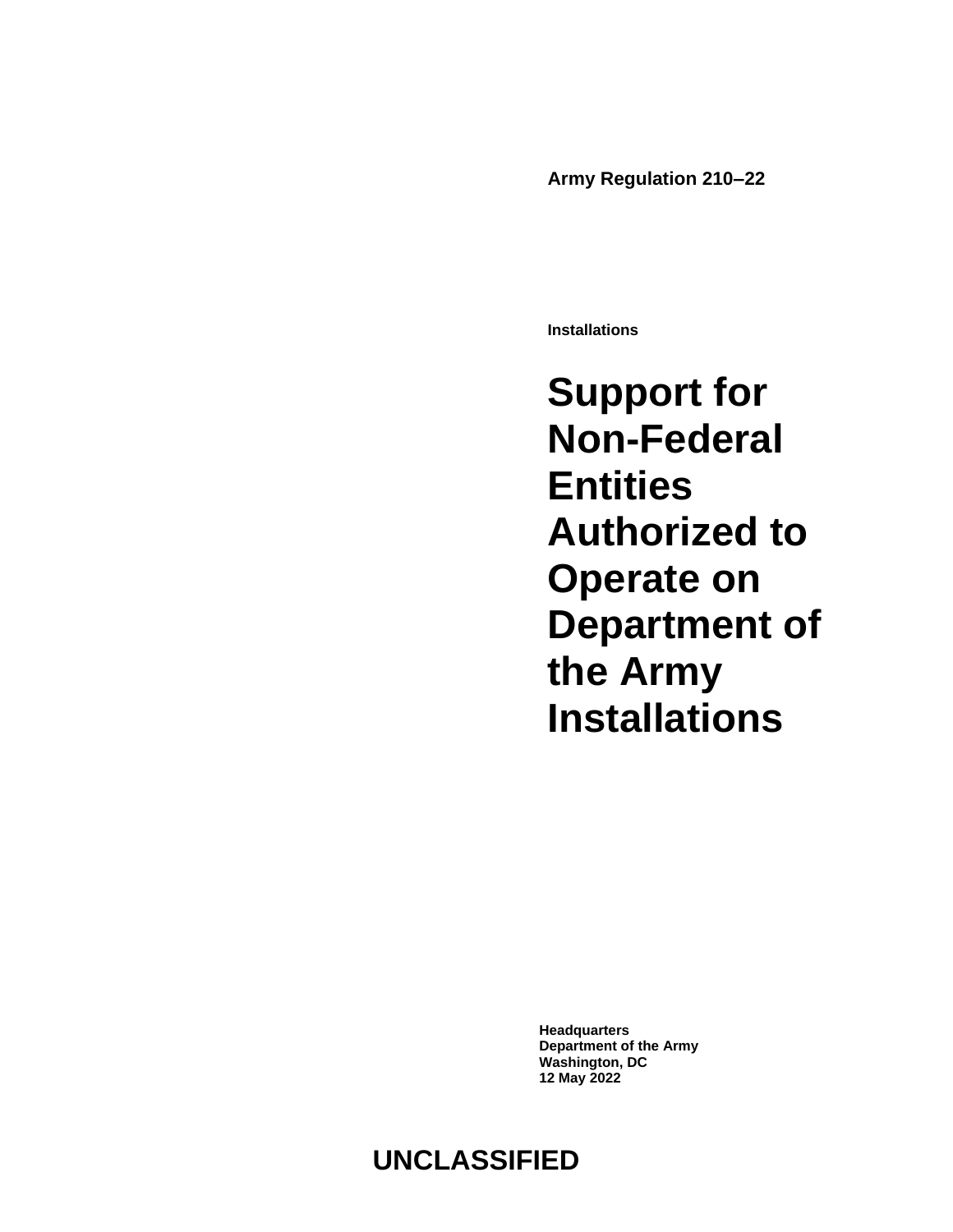# *SUMMARY of CHANGE*

#### AR 210–22

Support for Non-Federal Entities Authorized to Operate on Department of the Army Installations

This major revision, dated 12 May 2022—

- o Changes the title of the regulation from Private Organizations on Department of the Army Installations to Support for Non-Federal Entities Authorized to Operate on Department of the Army Installations (cover).
- o Clarifies that the regulation does not cancel any specific agreements in place with the U.S. Government and the regulation does not apply to certain organizations [\(para 1–6\)](#page-5-0).
- o Includes policy on home-based businesses [\(para 2–3\)](#page-7-0).
- o Establishes policy on support to veterans service organizations and military service organizations [\(para 2–5\)](#page-8-0).
- o Adds an internal control evaluation [\(app B\)](#page-17-0).
- o Updates policy in accordance with DoDI 1000.15 (throughout).
- o Incorporates Army Directive 2018–29, Non-Federal Entity Competition with Appropriated and Nonappropriated Fund Activities on Army Installations (throughout).
- o Incorporates Department of the Army General Order 2019–23, Redesignation of the Assi*s*tant Chief of Staff for Installation Management as the Deputy Chief of Staff, G–9 (throughout).
- o Supersedes AR 930–1, dated 16 July 2004.
- o Supersedes AR 930–5, dated 1 February 2005.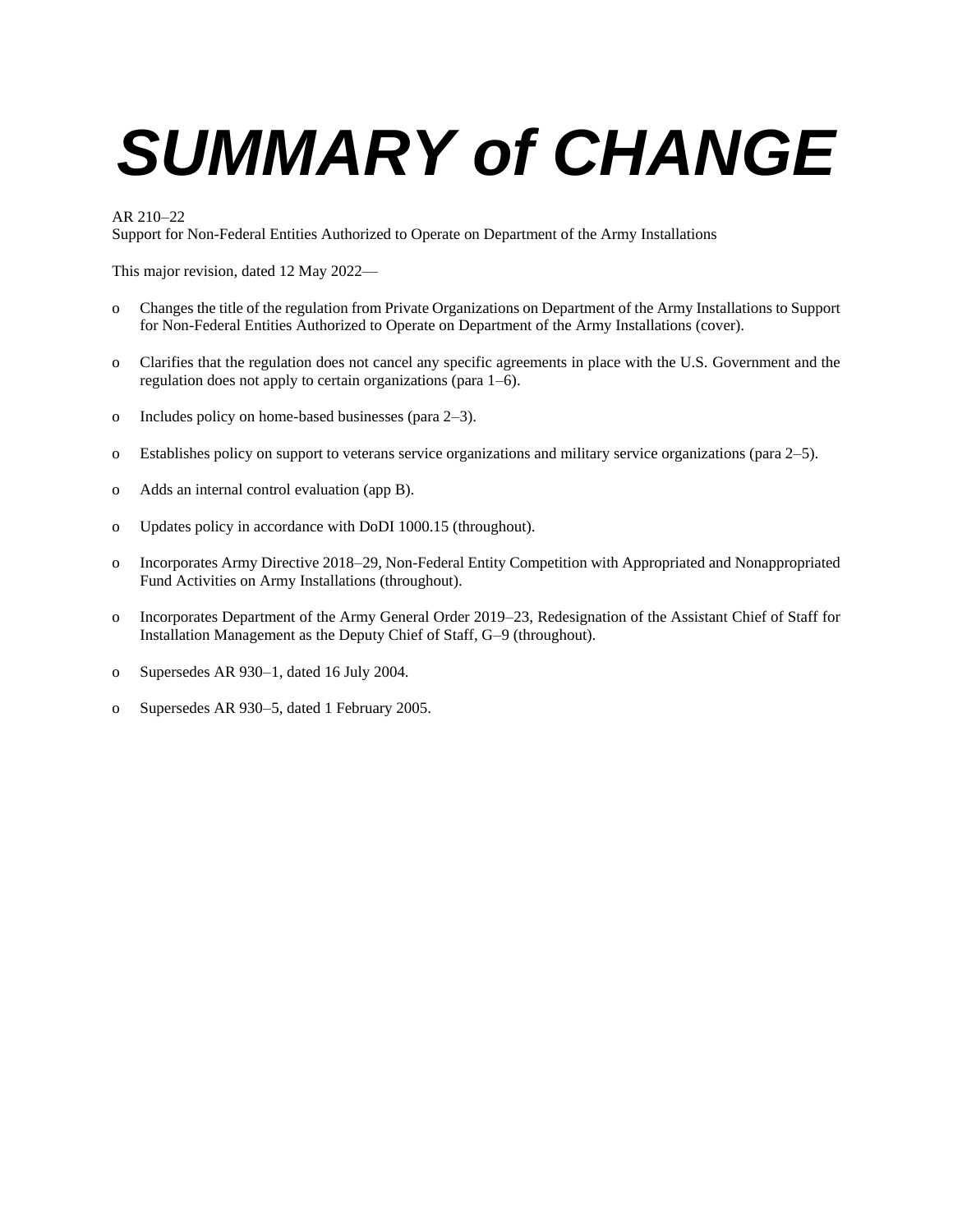**Headquarters Department of the Army Washington, DC 12 May 2022 Effective 12 June 2022**

# **\*Army Regulation 210–22**

#### **Installations**

# **Support for Non-Federal Entities Authorized to Operate on Department of the Army Installations**

By Order of the Secretary of the Army:

JAMES C. MCCONVILLE General, United States Army Chief of Staff

Official:

**MARK F. AVERILL** Administrative Assistant to the Secretary of the Army

**History.** This publication is a major revision.

**Summary.** This regulation implements DoDI 1000.15, which provides procedures and support for Non-Federal Entities authorized to operate on DoD installations.

**Applicability.** This regulation applies to the Regular Army, the U.S. Army National Guard/Army National Guard of the United States, and the U.S. Army Reserve, unless otherwise stated.

**Proponent and exception authority.** The proponent of this regulation is the Deputy Chief of Staff, G–9. The proponent has the authority to approve exceptions or waivers to this regulation that are consistent with controlling law and regulations. The proponent may delegate this approval authority, in writing, to a division chief within the proponent agency or its direct reporting unit or field operating agency, in the grade of colonel or the civilian equivalent. Activities may re- quest a waiver to this regulation by providing justification that includes a full analysis of the expected benefits and must include formal review by the activity's senior legal officer. All waiver requests will be endorsed by the commander or senior leader of the requesting activity and forwarded through their higher headquarters to the policy proponent. Refer to AR 25–30 for specific requirements.

**Army internal control process.** This regulation contains internal control provisions in accordance with AR 11–2

and identifies key internal controls that must be evaluated (see [appendix](#page-17-0) B).

**Supplementation.** Supplementation of this regulation and establishment of command and local forms are prohibited without prior approval from the Deputy Chief of Staff, G–9 (DAIN–ISS), 600 Army Pentagon, Washington, DC 20310–0600.

**Suggested improvements.** Users are invited to send comments and suggested improvements on DA Form 2028 (Recommended Changes to Publications and Blank Forms) directly to the Deputy Chief of Staff, G–9 (DAIN–ISS), 600 Army Pentagon, Washington, DC 20310–0600.

**Distribution.** This regulation is available in electronic media only and is intended for the Regular Army, the Army National Guard/Army National Guard of the United States, and the U.S. Army Reserve.

**Contents** (Listed by paragraph and page number)

# **Chapter 1**

**General,** *page [1](#page-4-0)* Purpose • 1–1, *page [1](#page-4-1)* References and forms • 1–2, *page [1](#page-4-2)* Explanation of abbreviations and terms • 1–3, *page [1](#page-4-3)* Responsibilities • 1–4, *page [1](#page-4-4)* Records management (recordkeeping) requirements • 1–5, *page [2](#page-5-1)* Restrictions • 1–6, *page [2](#page-5-0)* General principles • 1–7, *page [2](#page-5-2)* Prohibitions • 1–8, *page [2](#page-5-3)*

# **Chapter 2**

#### **Requirements for On-Post Operation,** *page [3](#page-6-0)*

Commander's approval • 2–1, *page [3](#page-6-1)* Non-Federal Entity application requests, required documentation, and reviews • 2–2, *page [3](#page-6-2)* Home-based businesses • 2–3, *page [4](#page-7-0)* Installation recreational and educational Non-Federal Entities • 2–4, *page [5](#page-8-1)*

\*This regulation supersedes AR 210-22, dated 22 October 2001, AR 930-1, dated 16 July 2004, and AR 930-5, dated 1 February 2005.

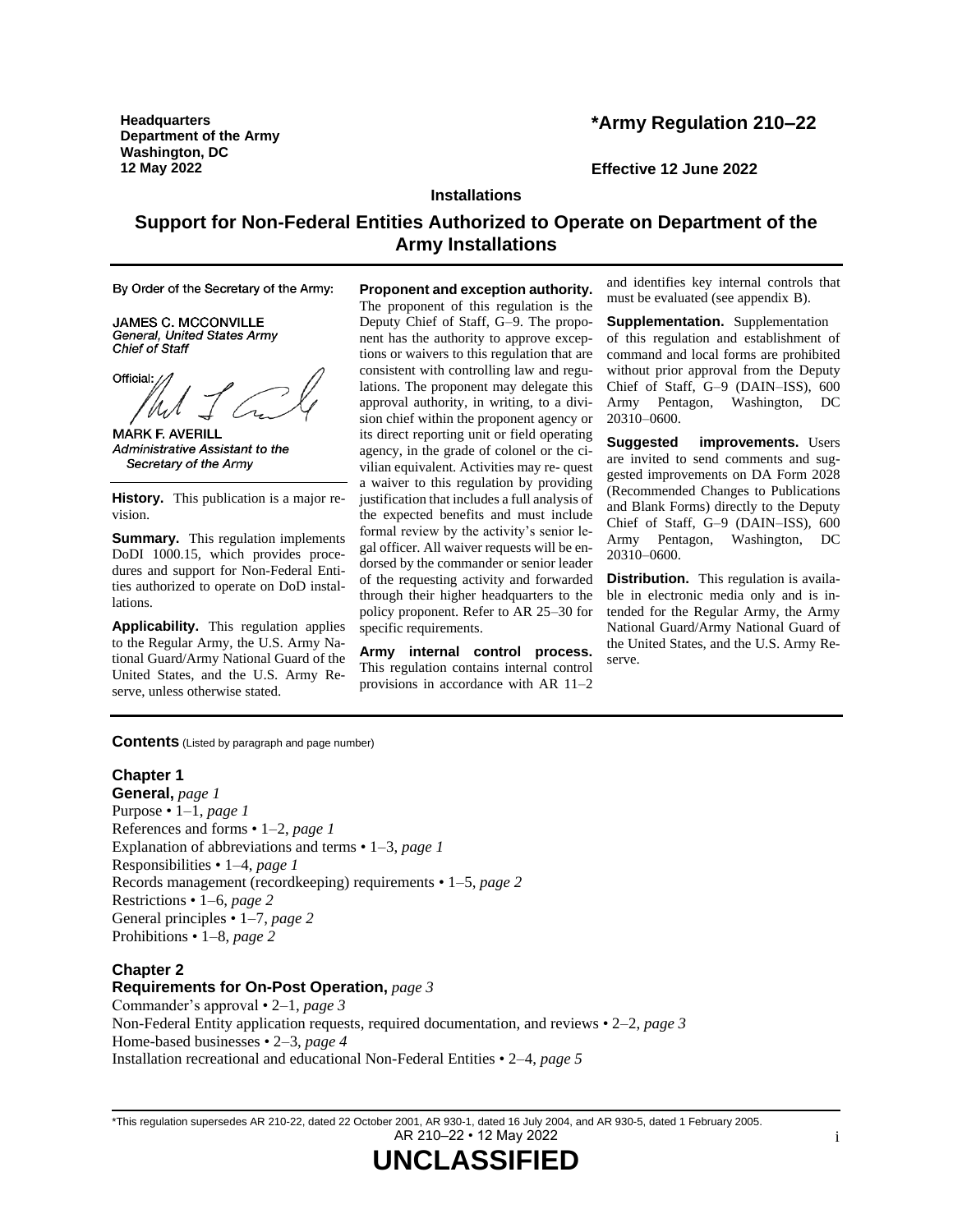# **Contents—Continued**

Veterans Affairs-recognized veterans service organizations and military service organizations providing Veterans Affairs-accredited representation services • 2–5, *page [5](#page-8-0)*

# **Chapter 3**

**Support of Non-Federal Entities,** *page [6](#page-9-0)* Support to off–installation organizations • 3–1, *page [6](#page-9-1)* Funding • 3–2, *page [6](#page-9-2)* Authorized space and support services for approved on-base Non-Federal Entities • 3–3, *page [6](#page-9-3)*

# **Chapter 4**

#### **Participation by Army Military or Civilian Personnel in Non-Federal Entities' Operations or Activities that Operate on Army Installations,** *page [6](#page-9-4)*

Scope • 4–1, *page [6](#page-9-5)* Limitations on support to Non-Federal Entities • 4–2, *page [7](#page-10-0)* Limitations on Army personnel support • 4–3, *page [7](#page-10-1)*

# **Chapter 5**

# **Restrictions on Non-Federal Entities Approved to Operate on Army Installations,** *page [8](#page-11-0)*

General restrictions on approved organizations • 5–1, *page [8](#page-11-1)* Insurance • 5–2, *page [8](#page-11-2)* Audit • 5–3, *page [8](#page-11-3)* Compliance with Federal, State, and local laws • 5–4, *page [8](#page-11-4)* Membership and employment practices • 5–5, *page [9](#page-12-0)* Visitor vetting and installation access • 5–6, *page [9](#page-12-1)*

# **Chapter 6**

# **American National Red Cross,** *page [9](#page-12-2)*

Mission and support • 6–1, *page [9](#page-12-3)* Coordination and functions • 6–2, *page [9](#page-12-4)* Audit • 6–3, *page [9](#page-12-5)*

# **Chapter 7**

# **United Service Organizations,** *page [10](#page-13-0)*

Mission and support • 7–1, *page [10](#page-13-1)* Coordination and functions • 7–2, *page [10](#page-13-2)* Professional entertainment • 7–3, *page [10](#page-13-3)*

#### **Appendixes**

**A.** References, *page [11](#page-14-0)*

**B.** Internal Control Evaluation, *page [14](#page-17-0)*

#### **Glossary**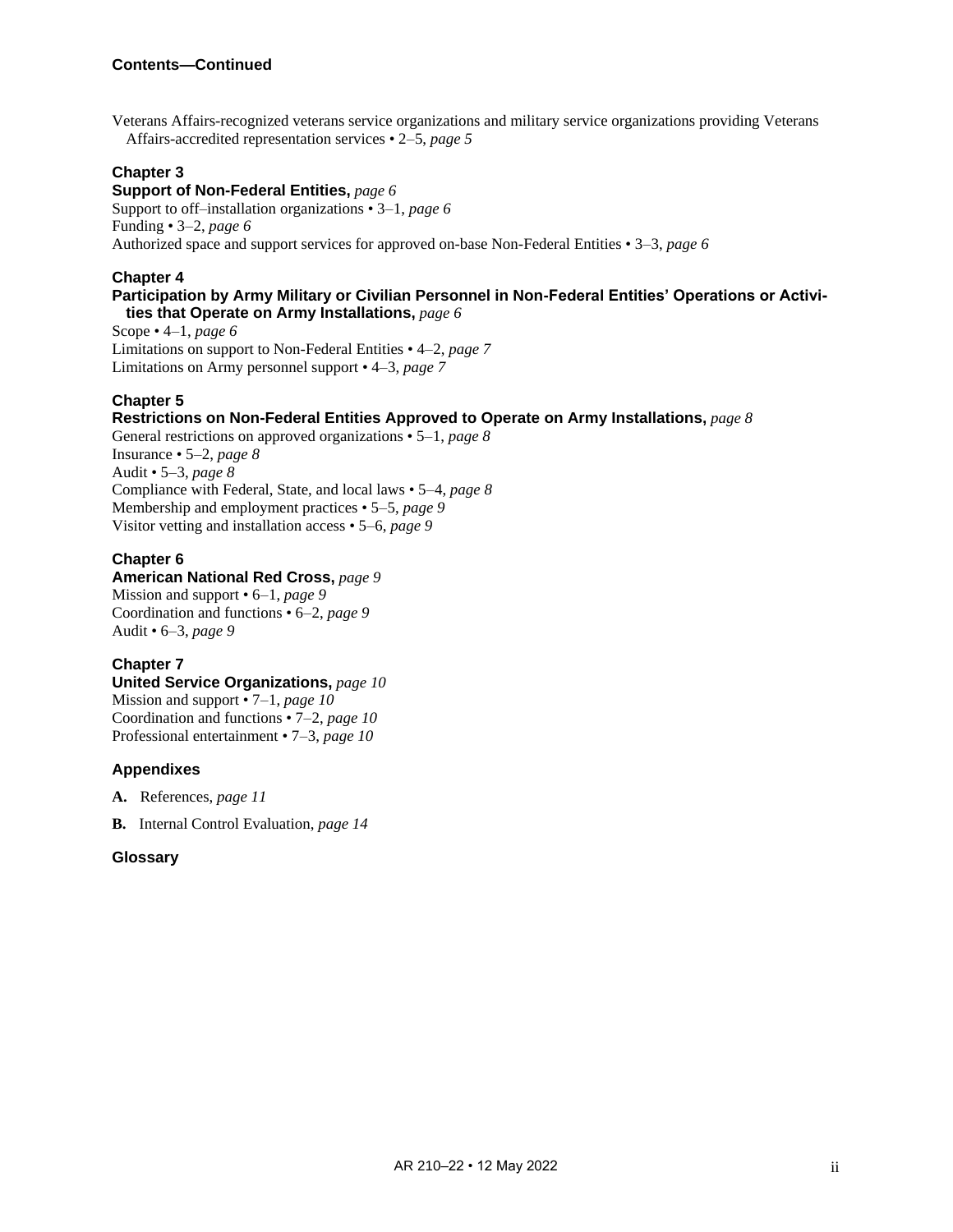# <span id="page-4-0"></span>**Chapter 1 General**

#### <span id="page-4-1"></span>**1–1. Purpose**

This regulation establishes policy and responsibilities for the operation of Non-Federal Entities (NFEs) on Army installations. The membership of these organizations consists of individuals acting exclusively outside the scope of an official capacity as officers, employees, or agents of the Federal Government. NFEs include State, interstate, Indian tribal, or local government, as well as private organizations and home-based businesses (HBBs). This regulation addresses only NFEs that operate on Army installations with the express consent of the senior commander (SC) or designated authority.

#### <span id="page-4-2"></span>**1–2. References and forms**

<span id="page-4-3"></span>See [appendix A.](#page-14-0)

# **1–3. Explanation of abbreviations and terms**

<span id="page-4-4"></span>See [glossary.](#page-18-0)

#### **1–4. Responsibilities**

<span id="page-4-5"></span>*a.* The Secretary of the Army (SECARMY) is the DoD Executive Agent (EA) for supporting scouting organizations and the American National Red Cross (ANRC) (see DoDD 1000.26E). The SECARMY has delegated this authority to the Assistant Secretary of the Army Manpower and Reserve Affairs (ASA M&RA). The ASA (M&RA) will—

(1) Perform the audit of ANRC accounts and prepare and submit the annual report, see Title 36, United States Code, Chapter 3001 (36 USC 300110) and DoDI 1000.15.

<span id="page-4-6"></span>(2) Coordinate support to the Boy Scouts of America and Girl Scouts of the United States of America in accordance with DoDI 1015.09 and DoDD 1000.26E.

(3) Provide necessary deployment support to ANRC according to an approved DoD and ANRC memorandum of agreement (MOA) (available at [www.militaryonesource.mil\)](http://www.militaryonesource.mil/). Initially, the Army will cover costs, except those paid by the ANRC, and be reimbursed by the entity directly benefiting from the ANRC support.

(4) Designate a point of contact to coordinate matters regarding the DoD EA responsibilities, functions, and authorities.

*b.* The Deputy Chief of Staff (DCS), G–9 is responsible for general staff supervision and policy determinations concerning relationships between the Army and the NFE.

*c.* Commanding General (CG), U.S. Army Materiel Command (AMC) will—

(1) Establish operating procedures for implementing DoDI 1000.15 for all installations managed by AMC.

(2) Serve as Army coordination official with ANRC headquarters to provide deployment support to ANRC personnel.

(3) Publish implementing guidance for HBBs to use when applying for approval to operate an HBB on Army installations.

(4) Provide DCS, G–9, results of the Internal Control Evaluation, including DA Form 11–2 (Internal Control Evaluation Certification), evaluation results, and corrective actions, at least once every 5 years.

*d.* Commanders of Army commands (ACOMs), Army service component commands (ASCCs), and direct reporting units (DRUs) will establish operating procedures for implementing DoDI 1000.15 for all installations not managed by AMC.

*e.* SCs of installations will—

(1) Incorporate inspections of local procedures and practices as part of the organization inspection program.

(2) Ensure that Army personnel and NFEs operating on their installations comply with this regulation (se[e app](#page-17-0) B).

(3) Terminate NFE operations on the installation when an NFE does not adhere to Army policies and procedures.

(4) Ensure that military and civilian personnel working on the installation are informed of restrictions concerning relationships with NFEs.

(5) Ensure that NFE requests for access, support, and fundraising opportunities receive legal review.

(6) Respond in writing with a decision to all requests from NFEs for installation access or support.

(7) Appoint an installation representative to maintain a list of NFEs authorized installation access and serve as a liaison to these organizations.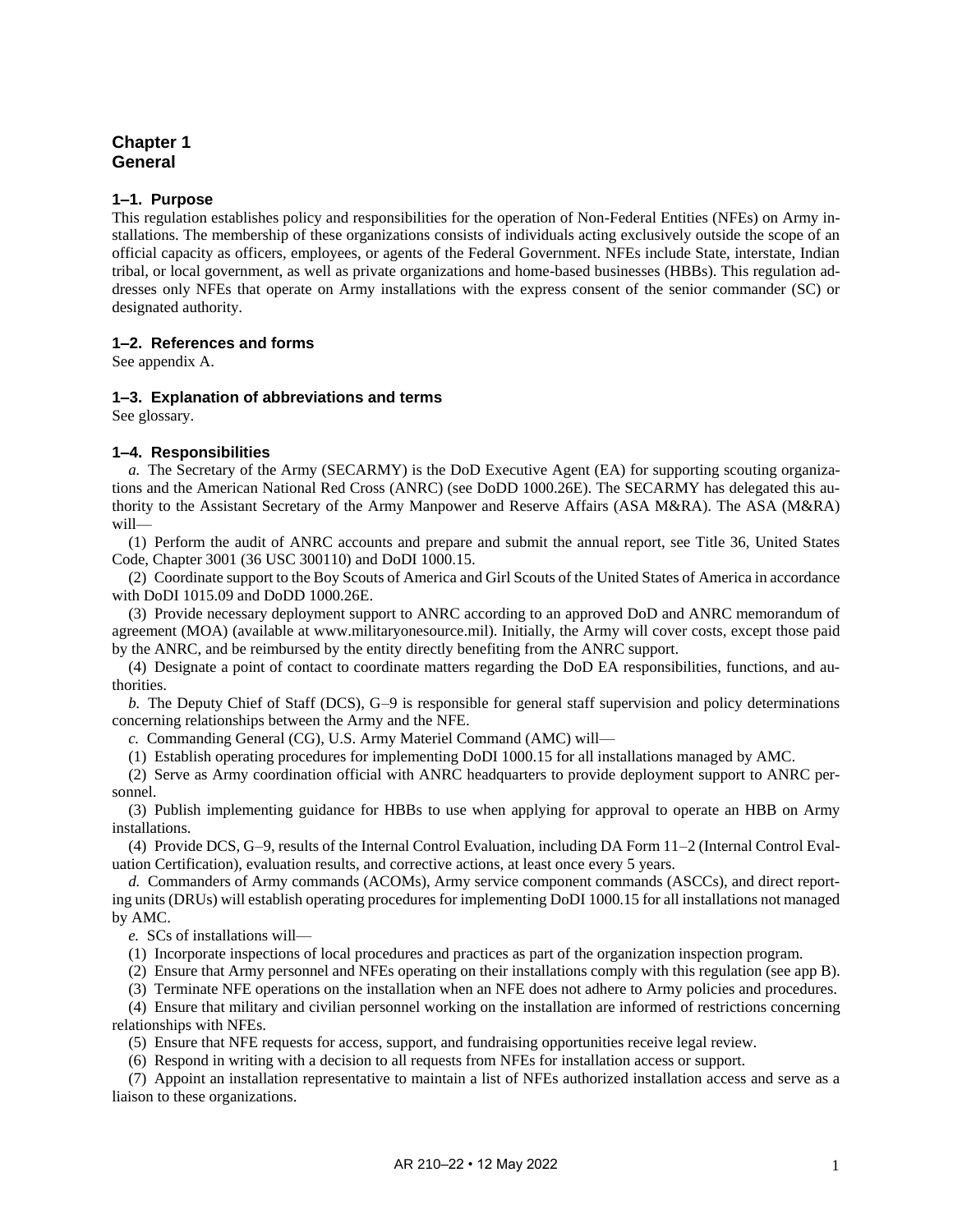(8) Review written HBB requests to operate on an Army installation, or delegate this authority to the garrison commander, but retain appellate authority.

(9) Use official command communication channels to inform the installation community about the availability of services and support provided by NFEs on the installation.

#### <span id="page-5-1"></span>**1–5. Records management (recordkeeping) requirements**

The records management requirement for all record numbers, associated forms, and reports required by this regulation are addressed in the Records Retention Schedule–Army (RRS–A). Detailed information for all related record numbers, forms, and reports are located in Army Records Information Management System (ARIMS)/RRS–A at [https://www.arims.army.mil.](https://www.arims.army.mil/) If any record numbers, forms, and reports are not current, addressed, and/or published correctly in ARIMS/RRS–A, see DA Pam 25–403 for guidance.

#### <span id="page-5-0"></span>**1–6. Restrictions**

*a.* This regulation does not cancel any specific agreements between an organization and the U.S. Government, DoD, or Department of the Army (DA). DoD policies contained in DoDD 1000.26E, DoDI 1000.15, and the Joint Ethics Regulation (JER) are implemented in this regulation and binding on all Army installations.

*b.* This regulation does not apply to the following:

<span id="page-5-4"></span>(1) Off-post organizations (see AR 360–1 for support to off-post nonappropriated fund instrumentalities (NAFIs) and AR 165–1 for chapel organizations operating as extensions of the Army Chapel Program).

(2) Banks or credit unions addressed in DoDI 1000.11.

(3) The Civil Air Patrol (see 10 USC 9491 and 36 USC Chapter 403).

#### <span id="page-5-2"></span>**1–7. General principles**

*a.* This regulation will not revise, modify, or rescind any existing memorandums of understanding (MOU(s)) between an NFE and the U.S. Government or the DoD, or their implementing arrangements.

*b.* Consistent with mission requirements and security constraints, and within existing resources, SCs are strongly encouraged to permit NFEs to function on installations under commander's jurisdiction for the purpose of providing services to Soldiers, Families, retirees, and DA Civilians (DACs). Such support may be provided only when it can be offered within the capability of the SC without detriment to the commander's ability to fulfill the military mission.

*c.* SCs should consider the nature of the services provided by an NFE and the needs of the installation when determining whether to permit an NFE to function on an installation and whether to authorize the use of available space or logistical support.

*d.* Overseas SCs may not allow support or apply access control approval procedures that violate restrictions contained in applicable status of forces agreements, treaties, or laws.

<span id="page-5-6"></span>*e.* DoD support for NFEs will be in accordance with relevant statutes, as well as the JER (DoD 5500.7–R).

*f.* SCs should recognize that NFE support of Service members and their Families can be important to their welfare.

*g.* The NFE's mission must be compatible with the primary mission of the installation (and DA) and provide for congressionally authorized support to NFE on DoD installations.

*h.* Preferential treatment is prohibited.

*i.* Official sanction, endorsement, or support by any DoD personnel, except as authorized by the JER and applicable laws, is prohibited.

*j.* SCs may authorize in writing the logistical support for events, to include fundraising, sponsored by NFEs covered by this regulation and DoDD 1000.26E.

#### <span id="page-5-3"></span>**1–8. Prohibitions**

<span id="page-5-5"></span>*a.* SCs may coordinate with NFEs in order to support appropriated fund (APF) or nonappropriated fund (NAF) activities on DoD installations so long as the support provided by NFEs does not compete with APF or NAF activities in accordance with AR 215–8 and AR 215–1. The sales or services generated by an HBB generally do not compete with an installation's officially sanctioned commerce. When they appear to compete, the SC may consider HBBs an acceptable 'supplement' to military exchanges and morale, welfare, and recreation (MWR) programs, or resale activities, as appropriate in the SC's discretion.

*b.* An NFE is not entitled to sovereign immunity and the privileges given to Federal entities and instrumentalities.

*c.* NFEs are not entitled to, and will not receive, Army endorsement by virtue of their contributions to the military community or installation, their promotion or support of Army goals and objectives, or for any other reason.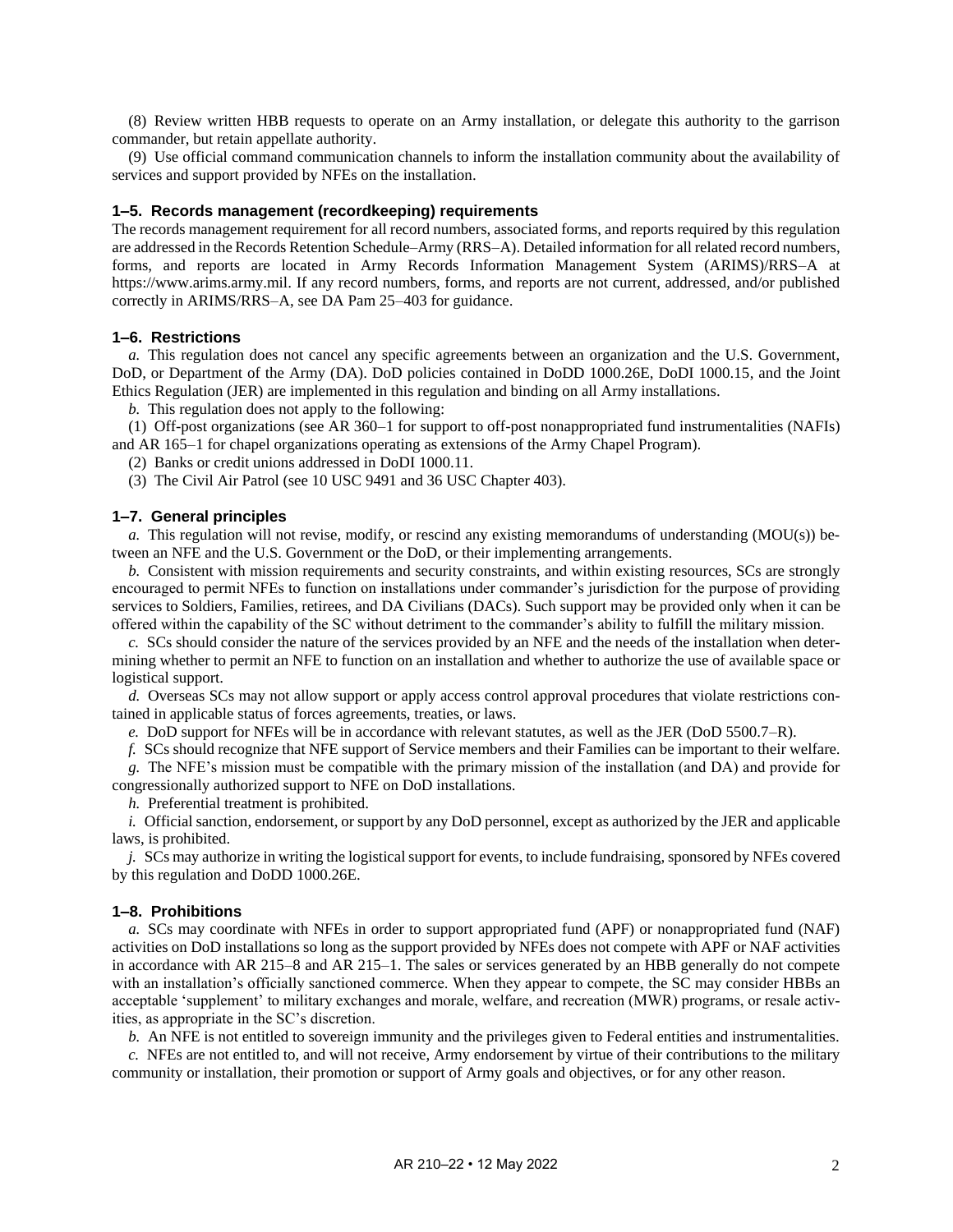*d.* To prevent the appearance of official sanction or support by the DoD, NFEs may not use the seals, logos, or insignia of the DoD, or any DoD component, organizational unit, or installation on organization letterhead, correspondence, titles, or in association with organization programs, locations, or activities in accordance with AR 210–7.

*e.* NFEs operating on DoD installations may use the name or abbreviation of the DoD, a DoD component, organizational unit, or installation in its name provided that its status as a NFE is apparent, unambiguous, and there is no appearance of official sanction or support by the DoD. The following applies:

(1) The NFE must have written approval from the appropriate DoD organization whose name or abbreviation is to be used before using the name or abbreviation.

(2) Any use of the name or abbreviation of a DoD component, organizational unit, or installation must not mislead members of the public to assume an NFE is an organizational unit of the DoD.

(3) An NFE must prominently display the following disclaimer on all print and electronic media mentioning the entity's name, confirming that the entity is not a part of the DoD: "THIS IS A NON–FEDERAL ENTITY. IT IS NOT A PART OF THE DEPARTMENT OF DEFENSE OR ANY OF ITS COMPONENTS AND IT HAS NO GOVERNMENTAL STATUS." This disclaimer must also be provided in appropriate oral communications and public announcements when the name of the entity is used.

*f.* Subject to 10 USC 1033 and the JER, there is no official relationship between NFE activities and the official duties and responsibilities of Army personnel who are NFE members or participants in their personal capacities.

*g.* NFEs are not part of the military and only receive limited government supervision. The loan of government resources does not create a government obligation or liability for NFE activities.

*h.* Only the NFE can choose its specific functions and expenditures. DoD personnel acting in an official capacity will not influence these choices. Likewise, DoD personnel are not authorized to participate in daily management for an NFE, or authorized to act as a fiduciary for an NFE.

*i.* NFEs operate on a financially and operationally self–sustaining basis.

*j.* The Federal Government and its NAFIs do not have any vested interest in the assets of an NFE, will not make any claim to NFE assets, or incur or assume any obligation of an NFE.

*k.* Soldiers and DA Civilian employees will not be assigned to work for NFEs as an official duty.

*l.* Prohibited Use. Army personnel will not be used in the following roles:

- (1) Ushers.
- (2) Bag handlers.
- (3) Guards.
- (4) Escorts at beauty pageants or similar events.
- (5) Messengers.
- (6) Attendants for parking lots.

#### <span id="page-6-0"></span>**Chapter 2 Requirements for On-Post Operation**

#### <span id="page-6-1"></span>**2–1. Commander's approval**

*a.* NFEs must request and receive written permission from the SC before operating on Army installations. Each Army installation will designate an office for all NFE applications. Installations must process applications as consistently and expeditiously as possible, but the process should not exceed 60 days.

*b.* Persons who reside in Family housing on an Army installation and work remotely out of their residence (such as consultant, freelance artist, or teleworker), or who operate their own business exclusively through online means are not considered HBBs and do not require approval to operate.

#### <span id="page-6-2"></span>**2–2. Non-Federal Entity application requests, required documentation, and reviews**

*a. Request requirements.* NFEs requesting access to the installation must submit a written request to the SC that includes the following:

(1) A statement that indicates that neither the installation, nor the Government, will have any liability for the NFE's actions or debts.

(2) A statement that acknowledges the SC may revoke permission to operate at any time.

(3) A statement that acknowledges an approval to operate expires in 2 years and may be renewed biennially upon an NFE's request, subject to the SC's approval.

(4) A statement that confirms current and future NFE personnel and volunteers who have regular contact with children under 18 years of age on the installation have undergone appropriate background checks.

(5) NFEs may request support for multiple or recurring events in a single letter.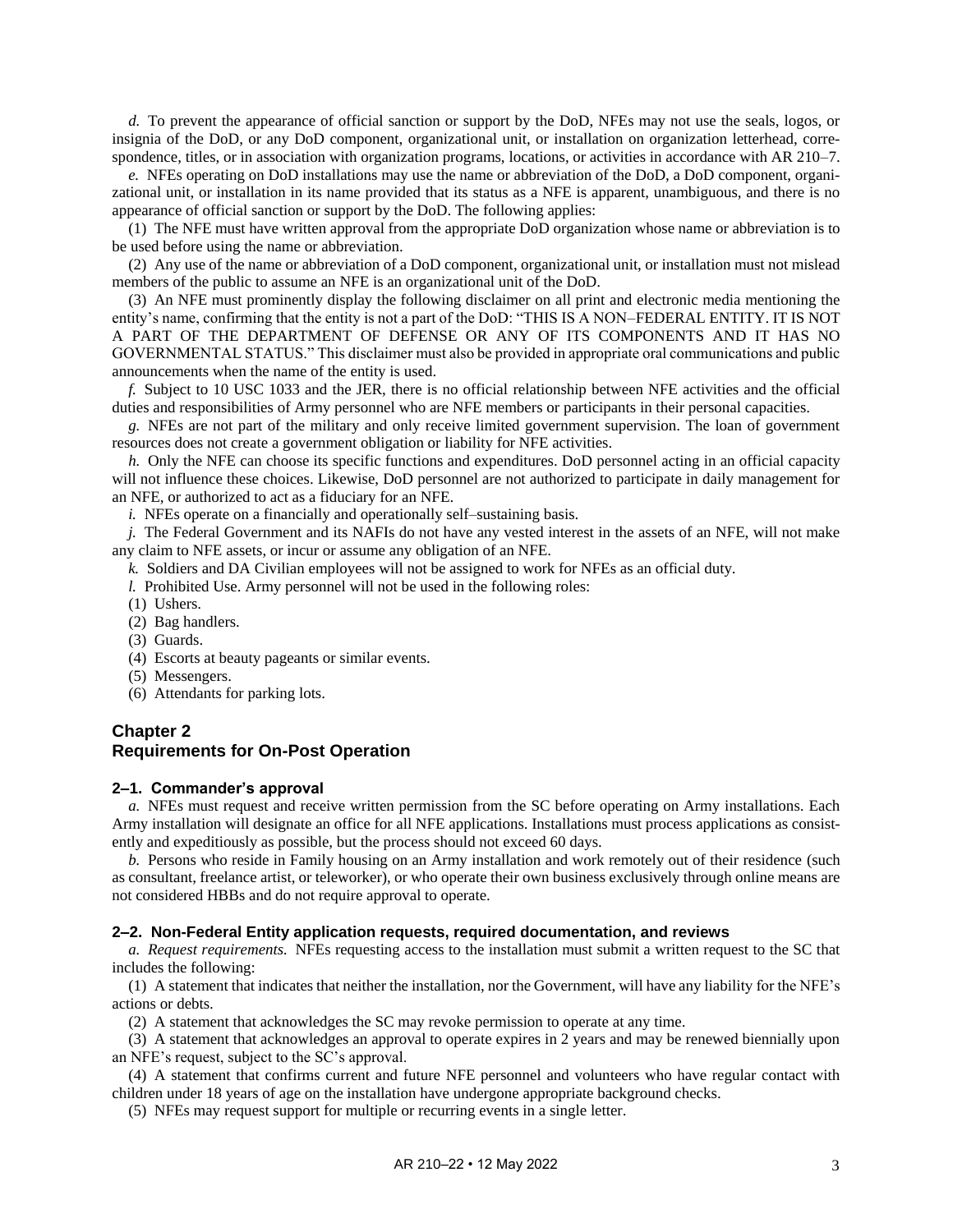*b. Application.* The NFE written application will include the following:

(1) A charter, articles of agreement, constitution, bylaws, or other authorization documentation acceptable to the SC (if affiliated with a national, regional, or state organization, the NFE will include evidence of affiliation).

(2) The NFE's purpose, functions, objectives (including planned use of funds), and activities.

(3) An explanation of membership eligibility and responsibilities for all management functions (including accountability of assets, coverage, and limitation of insurance, and disposition of remaining assets on breakup of the NFE).

(4) A statement of the NFE's liability, if assets are not enough to cover all NFE liabilities. The statement of liability will include a provision that all State and jurisdictional laws are met. Also, it will address the extent of the NFE members' personal liability for debts of, or claims against, the NFE.

(5) Agreement to reimburse the Army for utility expenses, unless use is incidental (would cost more to bill and collect than it costs to provide the utility).

(6) A statement that the NFE will neither propagate extremist activities, nor advocate violence against others, or the violent overthrow of the Government.

(7) A statement that NFE activities will not seek to deprive individuals of their civil rights.

(8) NFEs must provide a statement that they will not engage in any form of partisan political activity as defined by DoDD 1344.10.

*c. Evaluation.* Evaluating requests for access to military installations and use of facilities is at the discretion of the SC and based on public law, executive order, DoD directives, DoD instructions, MOUs, and ARs.

*d. Conditions.*

(1) All initial requests and revalidations will be reviewed by the primary installation legal advisor.

(2) Approval is granted or denied based on local conditions, demonstrated need for the NFE's services, compatibility with the Army's interest and policies, and legal review.

(3) Requests will include documentation identifying the NFE's organization, charter, constitution, or by-laws and membership, objectives, and activities.

(4) Approvals are for 2 years, unless cancelled by either party.

(5) Revalidation requests to the SC must be no less than 90 days before expiration of current approval (commanders may establish longer suspense times).

(6) Requests will include documentation of any changes from its current approval.

(7) Notification of termination by either party will be in writing. On termination, commanders may require written agreements that any abandoned NFE's assets will be considered abandoned to the installation. The SC has final approval over their disposition.

(8) Reviews ensure that individual members do not personally profit from NFE income, except through—

*(a)* Salaries and wages as NFE employees.

*(b)* Award recognition for services rendered to the organization or community.

*(c)* Membership in an investment club, as defined in the [glossary.](#page-18-0)

(9) See [paragraph](#page-7-0) 2–3 for the application process for HBBs.

#### <span id="page-7-0"></span>**2–3. Home-based businesses**

*a.* HBBs are NFEs that authorized residents own or operate to offer sales or services from within their residence on an Army installation in accordance with AR 420–1.

*b.* SCs should approve HBB requests that meet all local licensure and legal requirements and those that operated at a previous duty station that meet all current requirements. In no case should the SC approve an HBB at the expense of the safety, community tranquility, or good order and discipline of an Army installation.

*c.* Local government licensing requirements, host nation requirements, status of forces agreements, military postal service restrictions, and installation advertising practices must be considered when deciding whether to approve HBB applications. HBB owners are responsible for obtaining and maintaining necessary licenses.

*d.* Procedures for establishing a HBB are:

(1) The prospective HBB owner must request permission to establish and operate an HBB on an Army installation in writing to the senior commander or designee.

(2) Each installation will designate a point of entry for all HBB applications. Spouse employment is paramount to financial readiness. Installations must process HBB applications as consistently and expeditiously as possible but the process should take no more than 60 days.

(3) The HBB owner is responsible for obtaining the necessary permissions, licenses (if applicable), and liability insurance. The HBB owner also is responsible for any damages to third parties arising from the conduct of the business.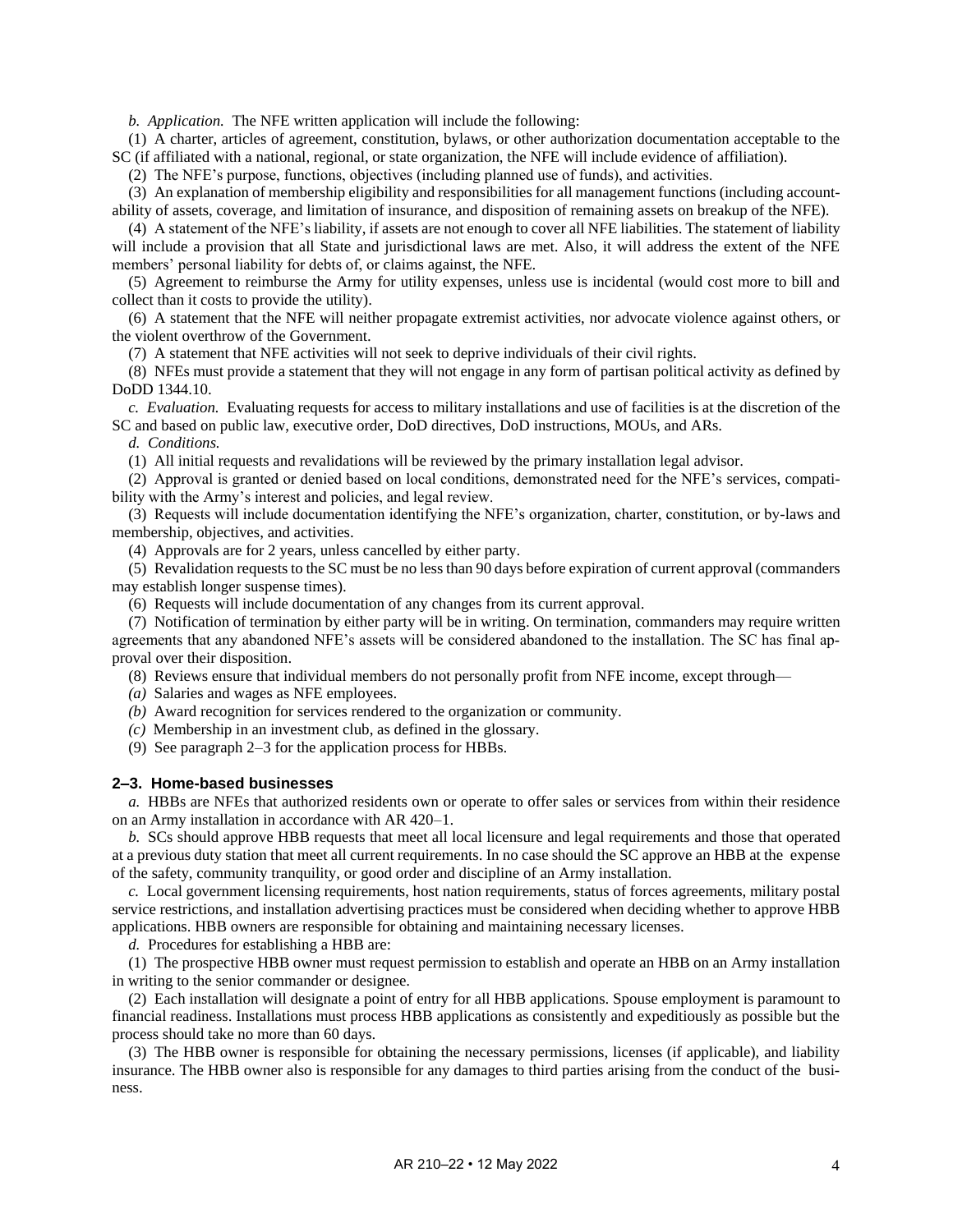(4) Personnel desiring to provide childcare in on-post housing must register with the installation Child, Youth, and School Services office as part of the Family Child Care (FCC) provider system. FCC providers contribute directly to unit readiness. Accordingly, the installation should expedite FCC applications whenever possible.

(5) HBB owners residing in privatized on-post housing must obtain approval to operate in writing from the community manager before submitting a request to the senior commander.

(6) HBB owners may request minor modifications to their housing unit to facilitate successful operation of their business. The HBB owner will bear the costs of such modifications except when the requested modifications match upgrades required for meeting current safety or building codes. If required, the HBB owner also will bear the cost for restoring the housing unit to its original configuration.

(7) In Government-owned housing, the HBB owner will reimburse the Army for the cost of utilities at a rate jointly established by a command representative and the HBB owner. The installation may waive utility charges when they are minimal and do not warrant reimbursement.

(8) HBB owners must comply with the advertising restrictions outlined in AR 210–7, as well as any installation policy letters and community guidelines addressing the same.

#### <span id="page-8-1"></span>**2–4. Installation recreational and educational Non-Federal Entities**

*a.* NFEs operating as bona fide extensions of APF or NAF recreational or educational activities need not fulfill the procedural requirements of [paragraph](#page-6-2) 2–2, although they are subject to all other provisions of this regulation, such as:

(1) Bowling leagues, little league organizations, and other recreational NFEs that operate in coordination with the MWR staff and child and youth school services (see AR 215–1 for recreational clubs that are MWR activities and not NFEs).

(2) Organizations formed and operated in conjunction with schools on an installation that operate under the administrative supervision of a school faculty/staff member (examples include, but are not limited to, school drama clubs, language clubs, National Honor Societies, and Key Clubs.)

(3) Organizations formed and operated in conjunction with Family services on an installation that operate under the administrative supervision of an Army Community Service staff member.

*b.* The SC will approve and prescribe local guidance for such operations.

#### <span id="page-8-0"></span>**2–5. Veterans Affairs-recognized veterans service organizations and military service organizations providing Veterans Affairs-accredited representation services**

*a.* Pursuant to 10 USC 2670, SCs will allow accredited, paid, full-time representatives of qualifying veterans service organizations (VSOs) and military service organizations (MSOs), or other Secretary of Veterans Affairs (SVA) recognized organizations to function on Army installations under the commander's jurisdiction to assist in the preparation, presentation, and prosecution of claims under laws administered by the SVA. Voluntary or part-time accredited representatives that are VSO and MSO-approved, and recognized by the VA, are to be treated in the same manner.

*b.* Consistent with the law, SCs will allow qualifying VSO and MSO representatives to use space and associated services on an "as available" basis within existing resources, mission and regulatory requirements, and security constraints.

(1) Installation services provided without charge may include existing lighting, heating, cooling, electric, office furniture, office machines and equipment, local telephone service, internet service, and other information technology services (including installation of lines and equipment, connectivity, and other associated services), and security systems (including installation and other associated expenses).

(2) Use of available space and services for the purpose of preparing, presenting, and prosecuting claims under laws administered by the Department of Veterans Affairs (DVA) need not be authorized on an exclusive and continuous basis. Space and service may be rotated among qualifying and approved VSO/MSO representatives using a "business center" or other appropriate model.

(3) VSO/MSO access, available space, and services may not be used for VSO/MSO fundraising or recruitment, the performance of VSO/MSO internal, administrative, or back-office functions of the VSO/MSO, or for provision of any service for which the VSO/MSO charges a fee, admission fee, or other charge.

*c.* Soldiers will not be compelled to participate in VSO or MSO presentations or events.

*d.* VSO and MSO activities other than providing VA representation services will be treated as any other nonprofit NFE.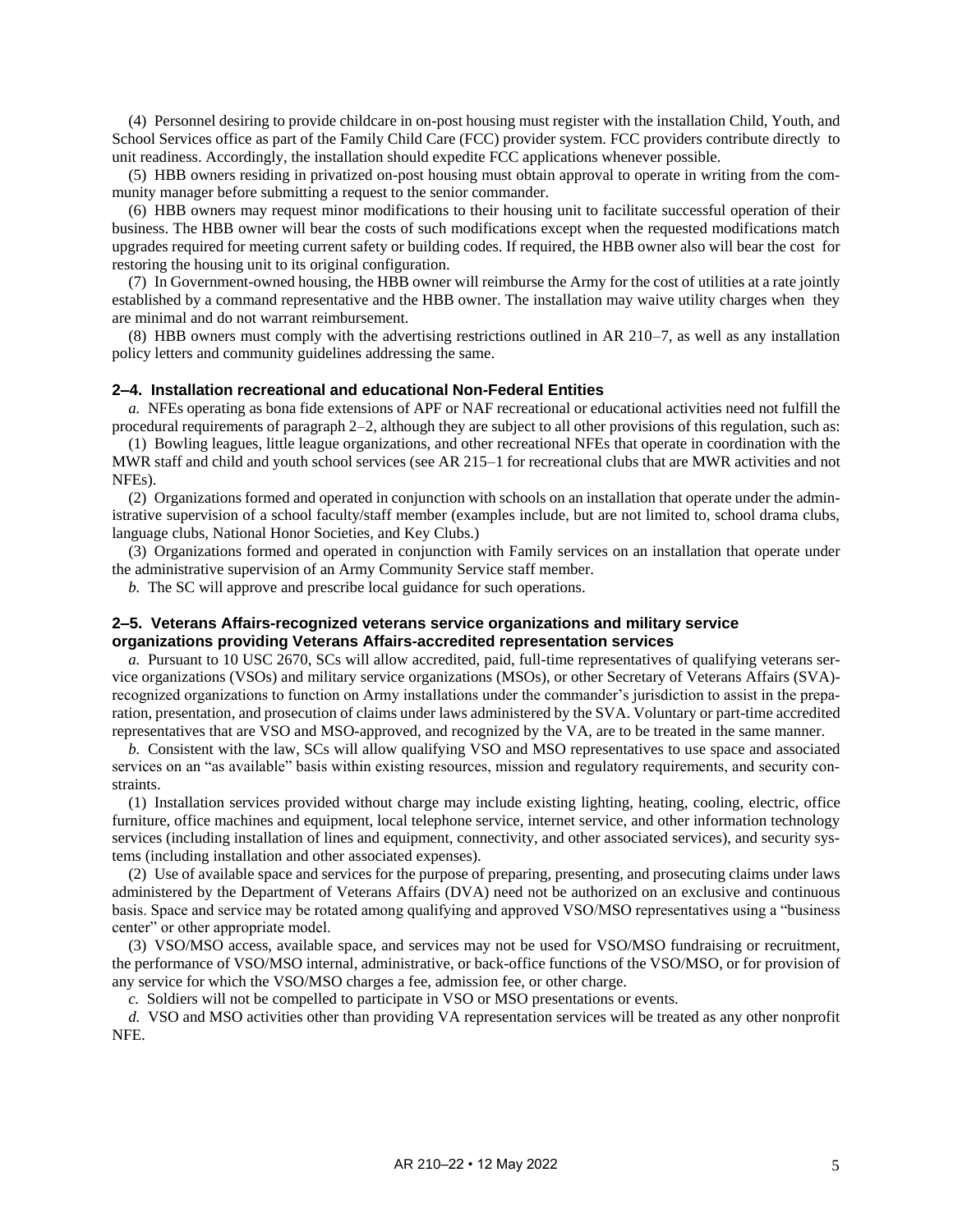# <span id="page-9-0"></span>**Chapter 3 Support of Non-Federal Entities**

#### <span id="page-9-1"></span>**3–1. Support to off–installation organizations**

<span id="page-9-2"></span>Support to NFEs off the installation is governed by AR 360–1 and the JER.

#### **3–2. Funding**

*a.* NFEs approved to operate on the installation must be self-sustaining and will not receive any APF or NAF financial assistance in the form of contributions, repairs, services, dividends, or other donations of money or other assets. APF and NAF funds and other assets will not be transferred to any NFE, directly or indirectly, unless there is legislative authority.

*b.* APF and NAF activities may not incur or assume any obligation of any NFE, except those obligations that arise out of contractual relationships.

<span id="page-9-7"></span>*c.* Fundraising on Army property is governed by the JER and AR 600–29. SCs are responsible for developing local procedures for approving NFE fundraising.

*d.* NFEs affiliated with the Combined Federal Campaign (CFC) are limited to fundraising within the context of the CFC.

*e.* Fundraising among an NFE's own members, for the benefit of its members and/or their dependents, and when approved by the SC, is permissible.

#### <span id="page-9-3"></span>**3–3. Authorized space and support services for approved on-base Non-Federal Entities**

*a.* The JER sets out the criteria and requirements that are met before—

(1) Participating in NFE events.

(2) Providing limited logistical support, including speakers.

<span id="page-9-6"></span>*b.* SCs may allow organizations to use Army real estate (including utilities and in-place equipment) under license or lease agreements, in accordance with AR 405–80 and the JER, when in the best interest of the Army.

*c. Authorized support services.* SCs may provide available office furniture, machines, and equipment, as well as, lighting, heating, cooling, electricity, internet services, and local telephone service.

*d. Prohibited services.* NFE organizations will not use installation legal, audit, transportation, postal, printing, information management activities, clerical, financial, copying, management, or procurement services.

*e. General.* Decisions will be based on available space with existing resources and avoid any detriment to the military mission or security. SCs may allocate underutilized space, but shall not create new space, make renovations to existing space, or allocate space in decommissioned facilities, or those scheduled for demolition.

(1) *License.* Use may be granted by means of a revocable-at-will license when NFE use is occasional, non-regular, regular part-time, or full-time. The license may permit storage of equipment and supplies if it does not interfere with, or restrict, the normal use of the facility by other users.

(2) *Lease.* Use may be granted by lease when the NFE is guaranteed sole use on a full-time basis, is guaranteed use for a specific period, or stores in-place equipment or supplies that impair or restrict normal use of the facility by other users (rent in the continental United States is determined by the U.S. Army Corps of Engineers' district engineer).

*f.* Fiscal and logistical support for U. S. scouting organizations (the Girl Scouts of the United States of America and the Boy Scouts of America) operating on overseas U.S. military installations is outlined in DoDI 1015.09.

*g.* All requests to the SC must receive a legal review before any support is granted to an NFE.

#### **Chapter 4**

# <span id="page-9-4"></span>**Participation by Army Military or Civilian Personnel in Non-Federal Entities' Operations or Activities that Operate on Army Installations**

#### <span id="page-9-5"></span>**4–1. Scope**

This chapter does not apply to Army military or civilian personnel participating in organizations as individuals, acting outside their official capacities as employees of the Federal Government. Such membership or participation is permissible as long as it complies with laws (including the Hatch Act and the Anti-Lobbying Act) and regulations that prohibit Soldiers and Civilian employees from engaging in activities inconsistent with their Government employment. In accordance with the JER, Army personnel will consult with their ethics advisor prior to NFE participation, in either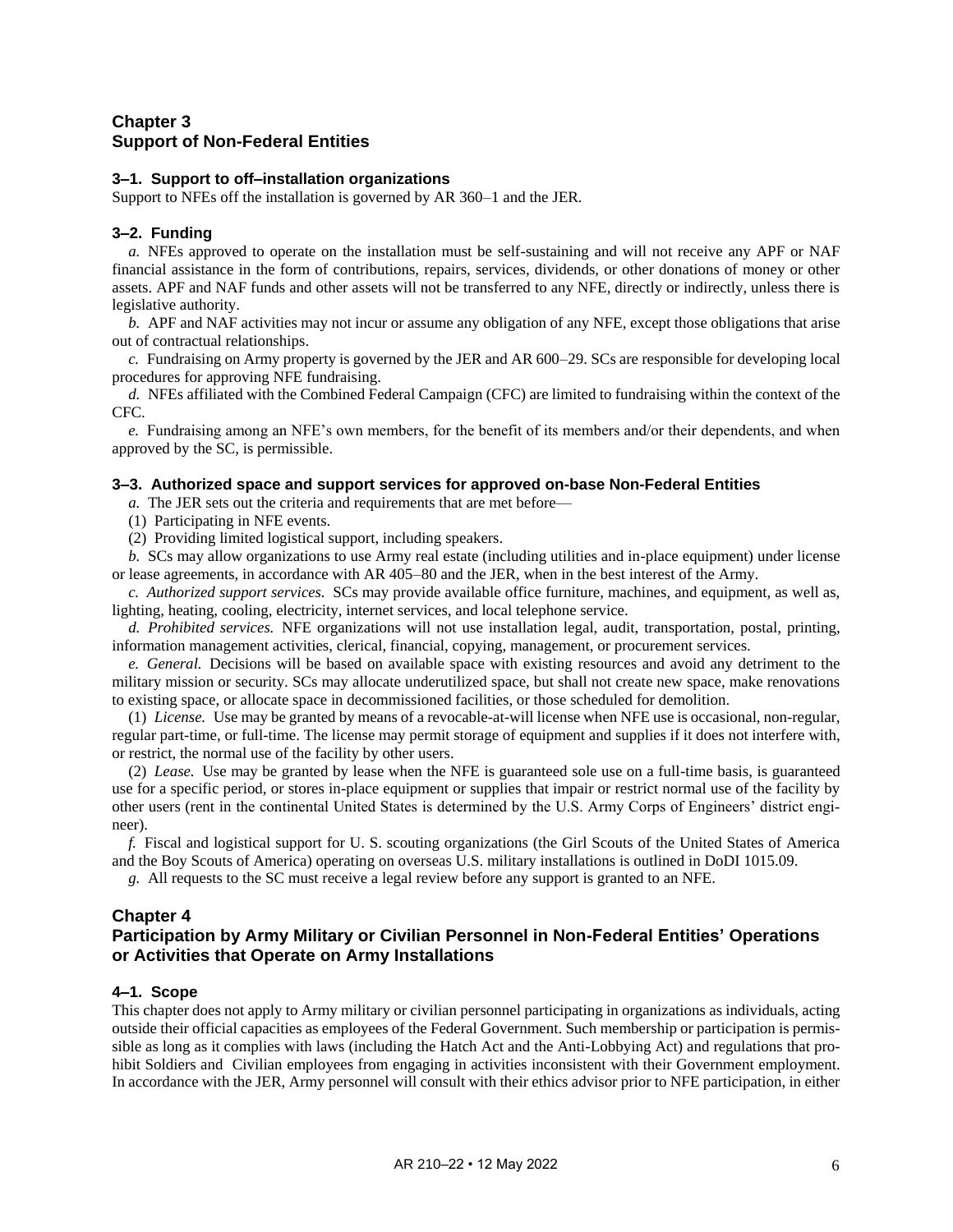a personal or official capacity, to include serving on an NFE Board, as an advisor to the NFE, and/or as an official liaison to the NFE.

#### <span id="page-10-0"></span>**4–2. Limitations on support to Non-Federal Entities**

*a. Official capacities.* Army personnel may not endorse an NFE or provide preferential treatment to one NFE over another.

*b. Preferential treatment.* Officials may describe various organizations and their goals, objectives, and activities; however, they will not favor or advocate one NFE over another.

*c. Accommodations.* The accommodation of one organization over another will be avoided, and there will be no preferential treatment or the appearance of favoritism.

(1) What the Army permits one organization to do, it must be ready to permit other similar types of NFEs to do. A SC's selection among the various requests received should reflect the commander's determination on the most pressing needs of Soldiers, Families, and DACs in which NFEs are best positioned to meet those needs. It may be necessary for a commander to limit approvals for access to those who can be supported within the capabilities of the installation. In these cases, the SC must employ a rational, nondiscriminatory means for approving requests. Methods may include first-come/ first-served, random drawing, or other nondiscriminatory means.

*d.* APF and NAF may not be expended, transferred, or other assets given to an NFE, except as authorized by law.

*e.* SCs may acquire property and other NFE assets for the installation when NFE property is—

(1) Abandoned by an NFE due to its disestablishment or departure from the installation.

<span id="page-10-2"></span>(2) Given to the installation by the NFE. Bona fide, unsolicited gifts may be accepted from an NFE as a donation to the government (see AR 1–100) or a gift to a NAFI (see AR 215–1).

#### <span id="page-10-1"></span>**4–3. Limitations on Army personnel support**

*a.* Army employees will not use their titles, offices, or positions in connection with their personal participation in an NFE, or officially endorse an organization and its activities.

*b.* Army employees will not endorse or appear to endorse membership drives or fundraising for any NFE except for the CFC, Army Emergency Relief, Navy-Marine Corps Relief Society, Air Force Assistance Fund and Office of Personnel Management-approved emergency and disaster appeals.

*c.* Giving the appearance that membership in certain organizations is officially sanctioned by the Government will be avoided.

*d.* Officer professional development, noncommissioned officer professional development, or other official settings will not be used as occasions for promoting any specific NFE or its products. (One example of implied Army endorsement is allowing certain NFEs to conduct briefings, routinely, at official functions, or mandatory training.)

*e.* Army personnel will not create, operate, or administer an NFE in an official capacity, or on behalf of an official purpose.

*f.* Army officials perform oversight of organizations allowed to meet on Army property only to the extent necessary to ensure compliance with DoD and Army policy.

*g.* If an individual has questions about the ethical, legal, or regulatory constraints on participation in an NFE, that individual will consult with the appropriate ethics counselor or legal advisor.

*h.* Employees will not coerce, influence, or compel other employees to join NFEs. Participation is a personal decision.

(1) Subordinates will not be appointed as points of contact for an NFE membership drive, nor may privileges be awarded, or taken away, for the participation or membership in an NFE.

(2) Subordinates will not be encouraged to participate in a particular NFE either in a formation, on Army letterhead, or by any other official action.

(3) Subordinates will not be asked to explain a decision not to join or participate in NFE activities.

(4) Subordinate will not be required to attend meetings to learn about and/or join an NFE.

(5) Membership or non-membership lists will not be maintained at any command or staff level.

*i.* Employees may participate in their official capacities as speakers and panel members at conferences, seminars, or similar events sponsored by NFEs subject to limitations in 31 USC 1345, JER, and applicable public affairs regulations (speeches are not precluded when an official DoD position is expressed in a public forum).

*j.* An officer or civilian employee who is an NFE officer or director will not participate in official Army matters affecting the financial interests of that NFE, even though someone else makes the final decision (see 18 USC 208).

(1) If an Army employee is an NFE officer, director, or employee, the employee will not participate as an Army official in such matters as—

*(a)* Permitting the organization to use space on an installation.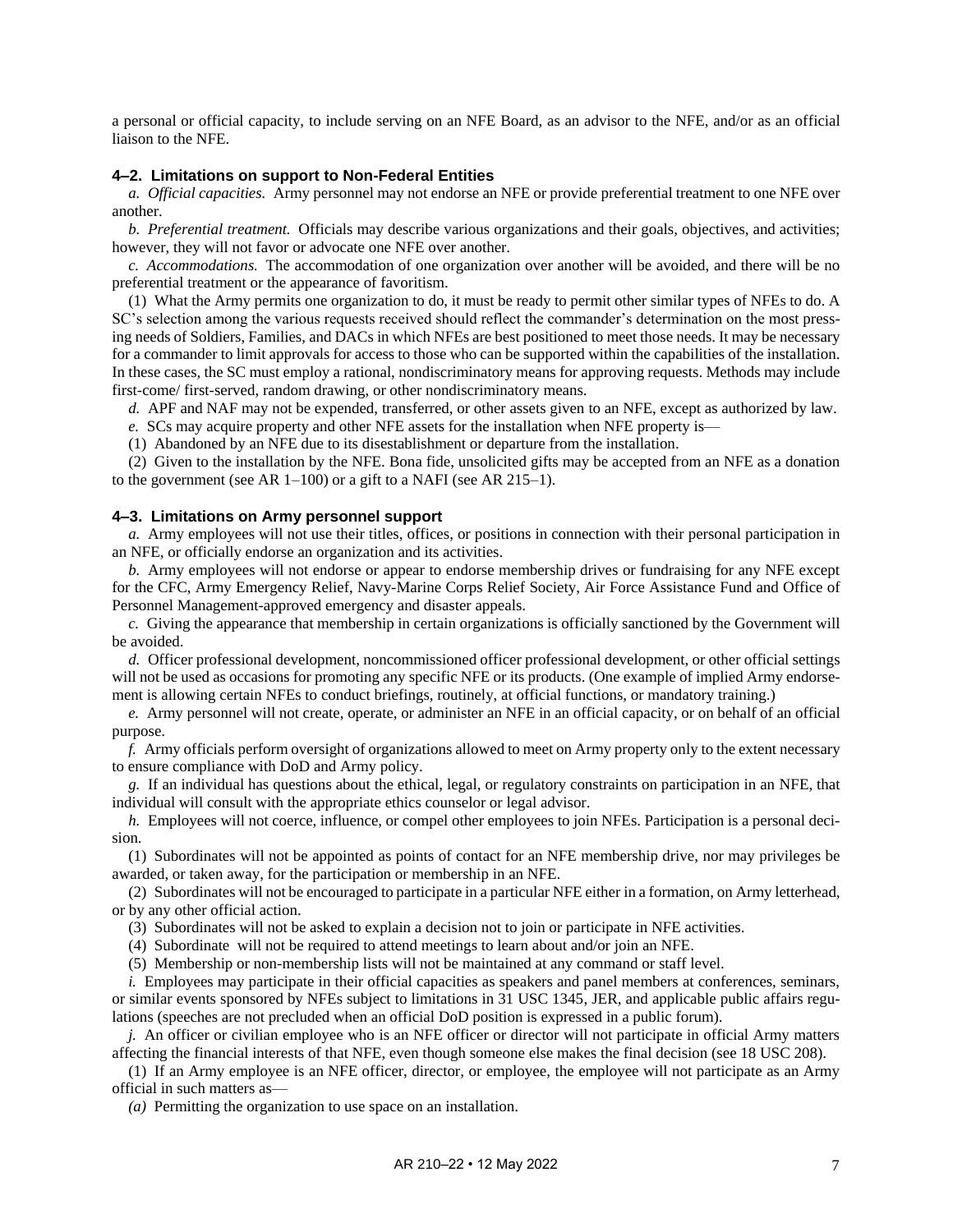*(b)* Engaging in cooperative efforts with the organization.

*(c)* Approving or recommending approval of other employees' temporary duty (TDY) or permissive TDY to attend a training seminar sponsored by the organization.

*(d)* Determining agency interest for an employee to attend a "widely attended gathering" sponsored by the organization.

*(e)* Approving an employee's acceptance of travel benefits under 31 USC 1353.

(2) Generally, officers and civilians will not personally seek official action on behalf of NFEs (see 18 USC 205). However, when the organization is composed primarily of Federal employees and their dependents, they may represent such organizations before Army representatives in some instances (though the advice of their ethics counselor should be sought before they engage in any such representational activities).

*k.* Under the limited circumstances discussed in the JER, employees may be given time off without being charged leave and may use some Government resources in their personal participation with NFEs (such as writing a paper for a professional association) (see JER, para 3–300b).

*l.* DoD employees, in their personal capacity, may join and participate in organizations. When efforts do not imply Army endorsement and when no official time or resources are used, unofficial efforts to support fundraising outside the workplace and off of Army installations is permissible.

# <span id="page-11-0"></span>**Chapter 5 Restrictions on Non-Federal Entities Approved to Operate on Army Installations**

#### <span id="page-11-1"></span>**5–1. General restrictions on approved organizations**

*a.* NFEs will not conduct activities that—

(1) Prejudice or discredit the Army, DoD, or the Federal Government in any way.

(2) Impose a financial obligation on the Army or any NAFI.

(3) Duplicate and/or compete with authorized Army or NAFI activities.

*b.* NFEs will not be created, operated, or administered for commercial or monetary purposes (except for investment clubs).

*c.* NFEs will not engage in the distribution or sale of alcoholic beverages at any time on the installation.

*d.* NFEs will comply with fire and safety regulations, environmental laws, tax codes, and other applicable statutes and regulations.

#### <span id="page-11-2"></span>**5–2. Insurance**

*a.* NFEs will obtain adequate insurance as protection against public liability, claims, property damage claims, or other legal actions arising from NFE activities, one or more of the NFE's members acting on its behalf, or the operation of any equipment, apparatus, or device under the control and responsibility of the NFE. The HBB owner is responsible for obtaining the necessary permissions, applicable licenses, liability insurance, and any damages to third parties arising from the conduct of the business.

*b.* Fidelity bonding will be purchased by an organization for members or employees handling monthly cash flow exceeding \$500. Bonding will be equal to the normal maximum amount of cash handled.

# <span id="page-11-3"></span>**5–3. Audit**

*a.* NFEs with gross annual revenue of \$1,000 or more will arrange for an audit at least once every 2 years, at their own expense, and will provide the audit to the Army installation NFE point of contact (on change of NFE treasurer, an audit will be conducted, regardless of the time elapsed since the last audit). NFEs with financial statements audited annually by their national headquarters may submit a copy of such an audit rather than applying the following provisions:

*b.* NFEs using a double-entry accounting system will have audits done by a qualified auditor.

*c.* NFEs using a single-entry accounting system are audited as follows:

(1) Audits of income from contributions, dues, and assessments may only be conducted by either an NFE member who holds no office and is at least 18 years of age, or by a qualified auditor.

(2) When an NFE engages in resale or other fundraising activities, the audit will be performed by either an appointed committee of three NFE members who hold no office, or by a qualified auditor.

#### <span id="page-11-4"></span>**5–4. Compliance with Federal, State, and local laws**

*a.* NFEs are not exempt from State or local laws because they operate on Federal property.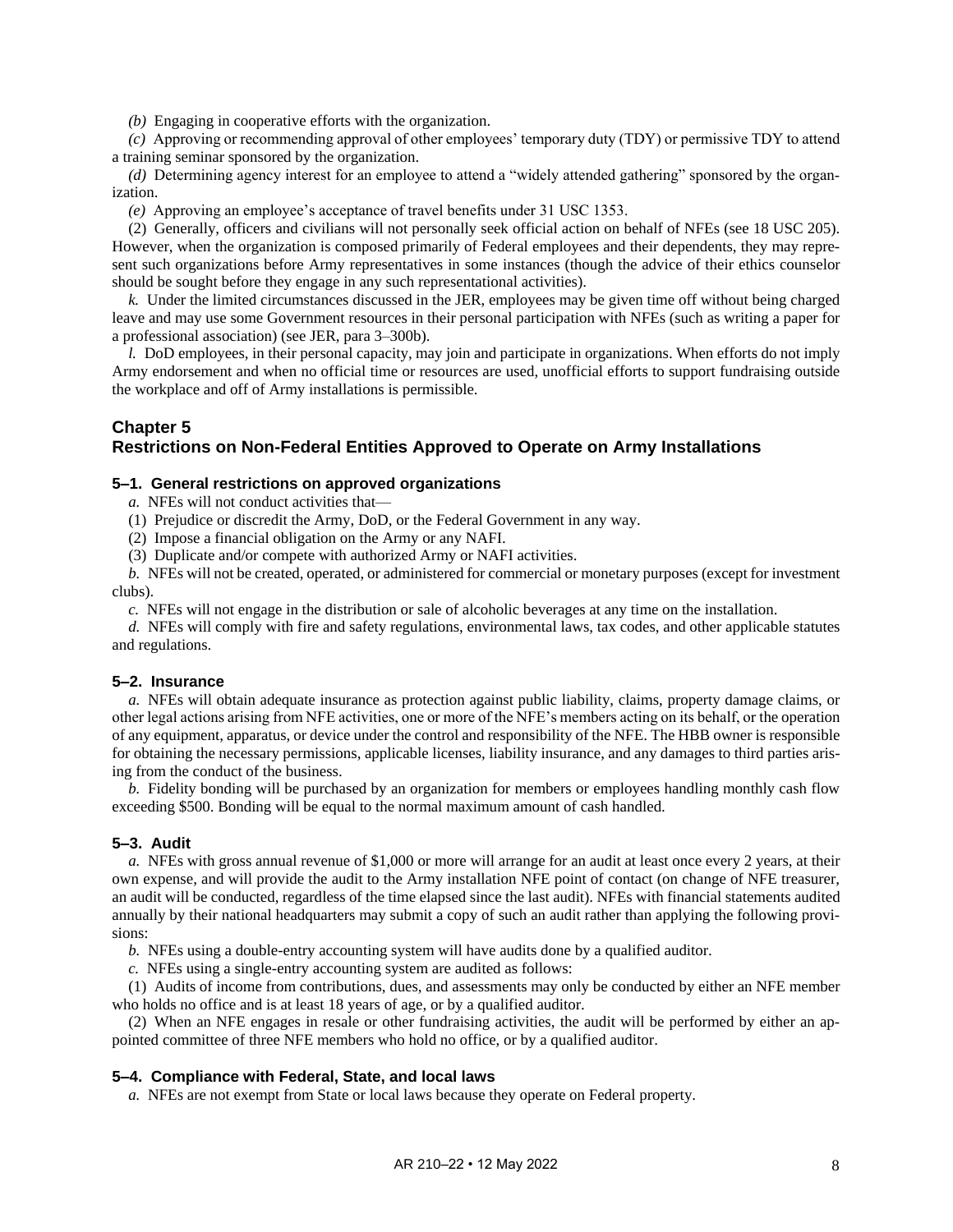*b.* NFEs will obtain licensing, certification, or registration of NFE activities if required by State, local, or foreign authorities where the installation is located. The HBB owner is required to comply with, and is subject to, inspection by the appropriate city, county, State, or Federal agency, office, or department for compliance with applicable laws, codes, regulations, and requirements.

*c.* NFEs will comply with all Federal, State, and local tax laws and codes.

#### <span id="page-12-0"></span>**5–5. Membership and employment practices**

NFEs will not unlawfully deny membership, unlawfully exclude from participation, or otherwise subject to unlawful discrimination, any person because of race, color, religion, sex, national origin, reprisal, disability, age, sexual orientation, gender identity, status as a parent, or other impermissible basis.

*a.* The above paragraph does not preclude the following:

(1) The existence of religious, cultural, or ethnic NFEs when—

- *(a)* Membership is not restricted or discriminatory; and
- *(b)* Similar religious, cultural, or ethnic NFEs are approved without preference.

(2) Approval by the SC for the operation of certain NFEs that restrict membership to one sex, when one or more of apply (examples include women's and/or men's sport clubs, women's and/or men's civic associations, and boy/girl scouting organizations).

*(a)* The NFE's purpose is philanthropic and, by tradition, its membership has been of one sex.

*(b)* The NFE's purpose is to benefit one sex, and its membership is composed of that sex.

*(c)* The NFE has a specific purpose and function that restricts membership of one sex, but also has a counterpart organization with the same purpose and function.

*b.* NFE membership campaigns and recruitment practices must not involve, or give the appearance of involving compulsion, coercion, reprisal, or influence.

*c.* NFEs will comply with applicable laws that apply to private sector employment.

#### <span id="page-12-1"></span>**5–6. Visitor vetting and installation access**

<span id="page-12-6"></span>*a.* In order to receive visitors' badges and installation access, NFE members, employees, and volunteers are subject to visitor vetting and fitness determinations in accordance with AR 190–13.

*b.* Approved access privileges (visitor badges) do not extend to the use of installation services, such as commissary, exchanges, or MWR activities by individuals who are not otherwise authorized patrons.

# <span id="page-12-2"></span>**Chapter 6 American National Red Cross**

#### <span id="page-12-3"></span>**6–1. Mission and support**

DoD's support of ANRC's mission is outlined in the DoD and ANRC MOA available at [https://www.military](https://www.militaryonesource.mil/)[onesource.mil.](https://www.militaryonesource.mil/) The statutory authorizations that allow the ANRC to operate on an Army installation are 10 U.S.C. 2552 and 10 U.S.C. 2602.

#### <span id="page-12-4"></span>**6–2. Coordination and functions**

*a.* All requests for ANRC personnel to accompany U.S. Forces into theater operations will be forwarded to AMC for coordination with the ANRC National Headquarters.

*b.* AMC will manage and monitor military support, fund ANRC personnel travel to and from the area of operations, and coordinate and prepare ANRC personnel for their deployment and return.

*c.* ANRC National Headquarters is responsible for providing staff and managing and monitoring ANRC operations in the field.

*d.* The Army Area Support Command, G–1/AG provides logistical and life support to the ANRC personnel.

#### <span id="page-12-5"></span>**6–3. Audit**

Pursuant to 36 U.S.C. § 300110, ANRC shall submit a report on its activities as soon as practicable after the end of its fiscal year to the Secretary of Defense, including a complete, itemized report of all receipts and expenditures.

*a.* Pursuant to DoDD 1000.26E, paragraph 1.4., ANRC's annual report shall be submitted to the SECARMY as the DoD Executive Agent. The Secretary of the Army shall audit the report and submit a copy of the audited report to Congress.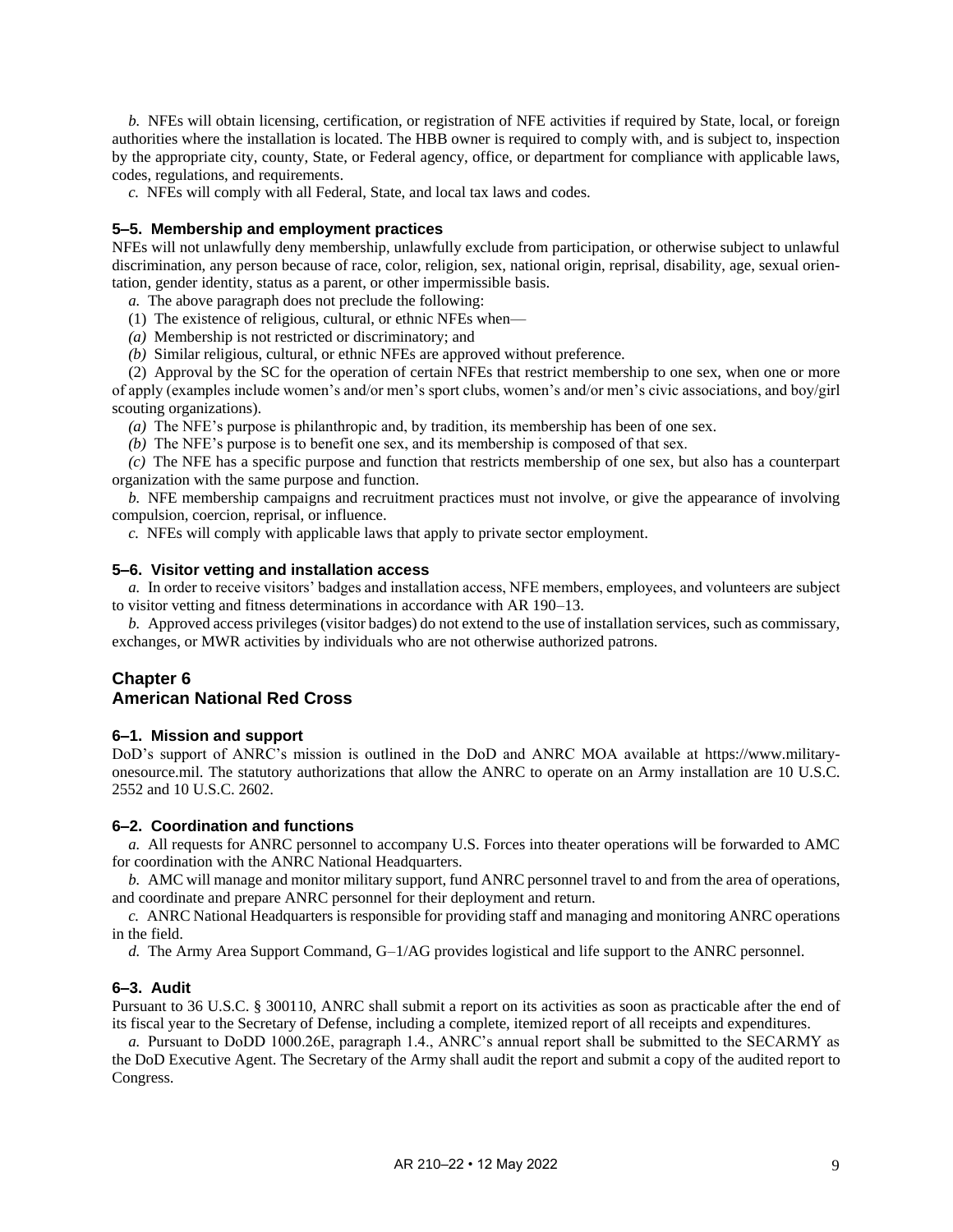*b.* Pursuant to 36 U.S.C. §300110(c), the ANRC reimburses the Secretary of the Army each year for auditing its accounts. The amount reimbursed shall be deposited in the Treasury of the United States as a miscellaneous receipt.

# <span id="page-13-0"></span>**Chapter 7 United Service Organizations**

#### <span id="page-13-1"></span>**7–1. Mission and support**

The United Service Organizations, Inc.'s (USO) mission is to provide services to military members and their families, enhance their quality of life, and to create a partnership between the U.S. military and civilian communities worldwide. The USO's statutory authorization to operate on an Army installation is 36 USC Chapter 2201. The DoD may provide support to the USO's mission as outlined in the DoD and USO MOU available a[t https://www.militaryonesource.mil.](https://www.militaryonesource.mil/)

#### <span id="page-13-2"></span>**7–2. Coordination and functions**

*a.* It is DA policy to make resources, other than direct expenditure of funds, available to the USO, to the maximum extent permitted by law.

*b.* Commanders may make their facilities available to the USO on a no-cost basis when USO programs are for the benefit of the men and women of the Armed Forces, in accordance with the DoD and USO MOU.

*c.* Duplication of service conflicts between the USO and the MWR program will be forwarded through command channels to ASA (M&RA), for resolution by the Office of the Secretary of Defense for Personnel and Readiness.

#### <span id="page-13-3"></span>**7–3. Professional entertainment**

<span id="page-13-4"></span>*a.* The Secretary of the Air Force is the DoD Executive Agent responsible for conducting the Armed Forces Entertainment Program (see DoDD 1000.26E; DoDI 1330.13; and Air Force Instruction 34–126).

*b.* The USO is recognized as the principal, but not exclusive, civilian agency for procuring celebrity entertainment for the U.S. Armed Forces.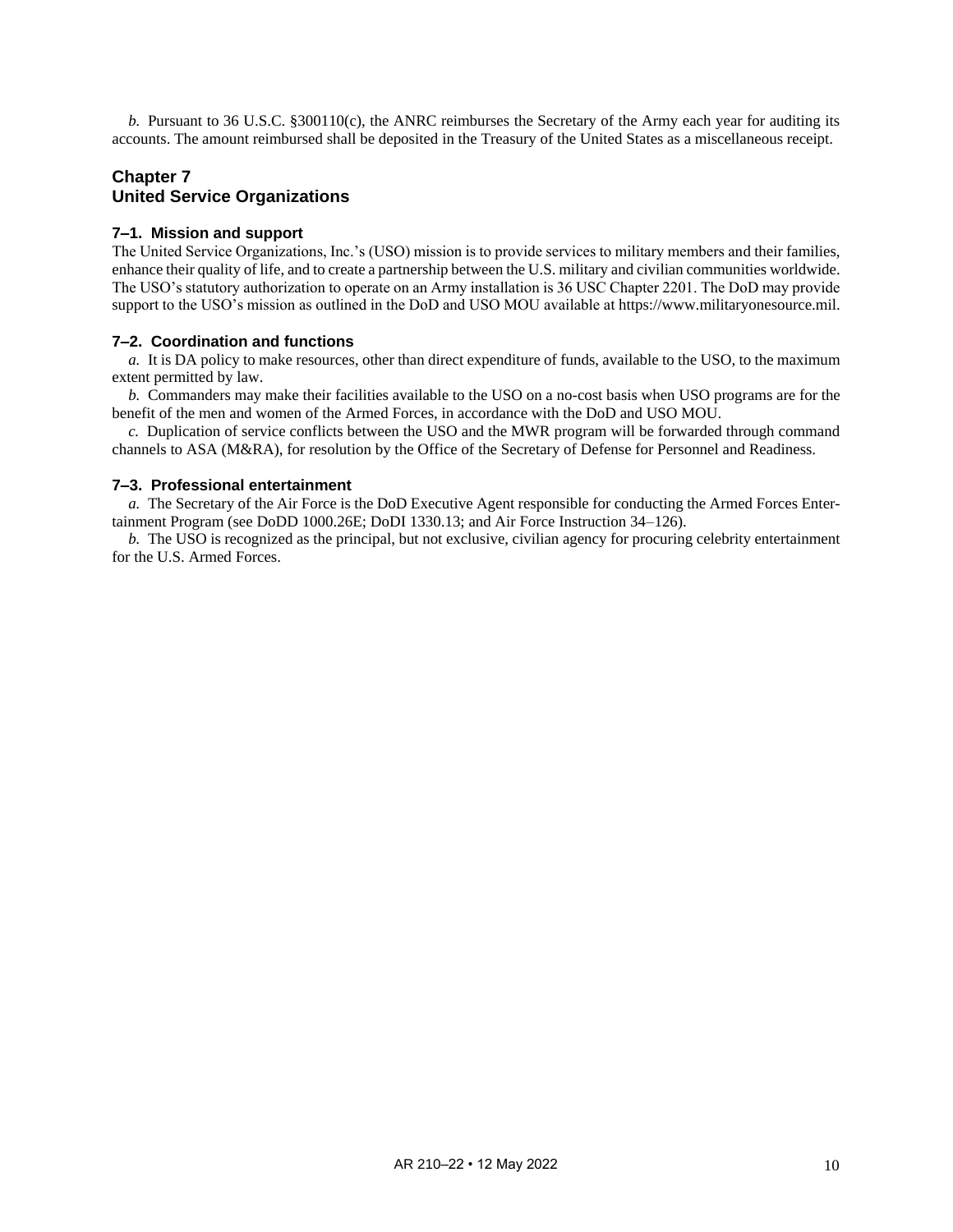# **Appendix A**

# <span id="page-14-0"></span>**References**

#### **Section I**

#### **Required Publications**

Army publications are available on the Army Publishing Directorate website at [\(https://armypubs.army.mil/\)](https://armypubs.army.mil/). DoD regulations are available at [\(https://www.esd.whs.mil/dd/\)](https://www.esd.whs.mil/dd/). Air Force publications are available at [\(https://www.e](https://www.e-publishing.af.mil/)[publishing.af.mil/\)](https://www.e-publishing.af.mil/).

#### **AFI 34–126**

Armed Forces Entertainment Program (Cited in [para 7–3](#page-13-4)*a*.)

#### **AR 1–100**

The Army Gift Program (Cited in [para 4–2](#page-10-2)*e*(2).)

#### **AR 165–1**

Army Chaplain Corps Activities (Cited in [para 1–6](#page-5-4)*b*(1).)

#### **AR 190–13**

The Army Physical Security Program (Cited in [para 5–6](#page-12-6)*a.*)

#### **AR 215–1**

Military Morale, Welfare, and Recreation Programs and Nonappropriated Fund Instrumentalities (Cited in [para 1–8](#page-5-5)*a*.)

#### **AR 360–1**

The Army Public Affairs Program (Cited in [para 1–6](#page-5-4)*b*(1).)

#### **AR 405–80**

Management of Title and Granting Use of Real Property (Cited in [para 3–3](#page-9-6)*b*.)

#### **AR 600–29**

Fund-Raising Within the Department of the Army (Cited in [para 3–2](#page-9-7)*c*.)

#### **DoD 5500.7–R**

Joint Ethics Regulation (Cited i[n para 1–7](#page-5-6)*e*.)

#### **DoDD 1000.26E**

Support for Non-Federal Entities Authorized to Operate on DoD Installations (Cited in [para 1–4](#page-4-5)*a*).

#### **DoDI 1000.15**

Procedures and Support for Non-Federal Entities Authorized to Operate on DoD Installations (Cited in title page.)

#### **DoDI 1015.09**

Professional U.S. Scouting Organization Operations at U.S. Military Installations Overseas (Cited in [para 1–4](#page-4-6)*a*(2).)

#### **Section II**

#### **Related Publications**

A related publication is a source of additional information. The user does not have to read it to understand this regulation. Army publications are available on the Army Publishing Directorate website at [\(https://armypubs.army.mil/\)](https://armypubs.army.mil/). DoD publications are available at ( [https://www.esd.whs.mil/dd/\)](https://www.esd.whs.mil/dd/). Federal Acquisition Regulations are available at [\(https://www.acquisition.gov/\)](https://www.acquisition.gov/). United States Code is available at [\(https://uscode.house.gov/\)](https://uscode.house.gov/).

#### **AD 2018–29**

Non-Federal Entity Competition with Appropriated and Nonappropriated Fund Activities on Army Installations

#### **AR 11–2**

Managers' Internal Control Program

# **AR 25–30**

Army Publishing Program

#### **AR 210–7**

Personal Commercial Solicitation on Army Installations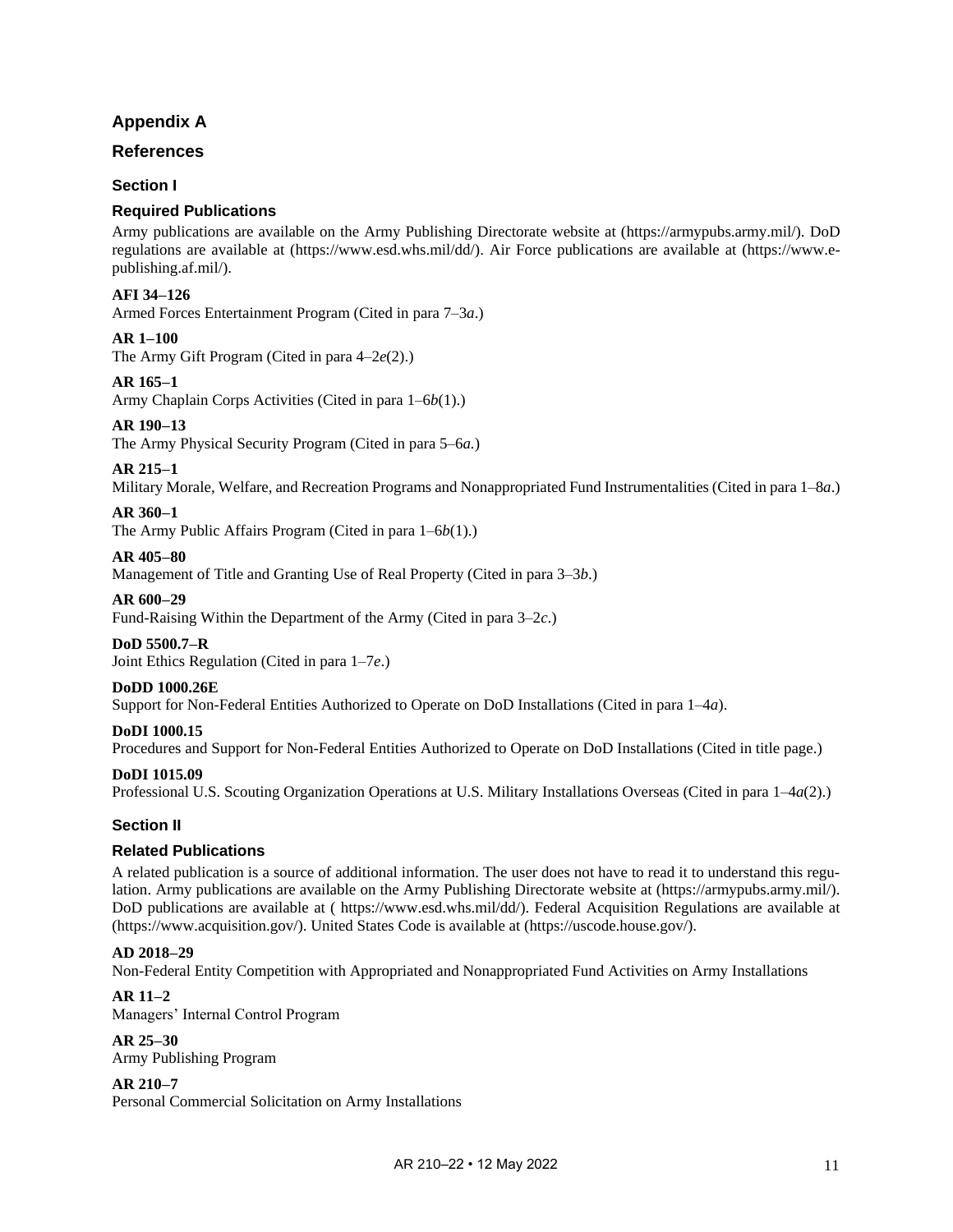**AR 215–8** Army and Air Force Exchange Service Operations

**AR 420–1** Army Facilities Management

**AR 930–1** Army Use of United Service Organizations, Inc., Services

**AR 930–5** American National Red Cross Service Program and Army Utilization

**DA Pam 25–403** Guide to Recordkeeping in the Army

**DoDI 1000.11** Financial Institutions on DoD Installations **DoDI 1330.13**

Armed Forces Entertainment Program

**DoDI 4000.19** Support Agreements

**FAR, Part 46** Quality Assurance

**10 USC 1033** Participation in management of specified Non-Federal Entities: authorized activities

**10 USC 2552** Equipment for instruction and practice: American National Red Cross

**10 USC 2554** Equipment and other services: Boy Scout Jamborees

**10 USC 2602** American National Red Cross: cooperation and assistance

**10 USC 2606** Scouting: cooperation and assistance in foreign areas

**10 USC 2670** Use of facilities by private organizations; use as polling places

**10 USC 9491** Status as federally chartered corporation; purposes

**18 USC 205** Activities of officers and employees in claims against and other matters affecting the Government

**18 USC 208** Acts affecting a personal financial interest

**31 USC 1345** Expenses of meetings

**31 USC 1353** Acceptance of travel and related expenses from non-Federal sources

**36 USC Chapter 403** Civil Air Patrol

**36 USC Chapter 2201** United Service Organizations, Incorporated

**36 USC 300110** Annual report and audit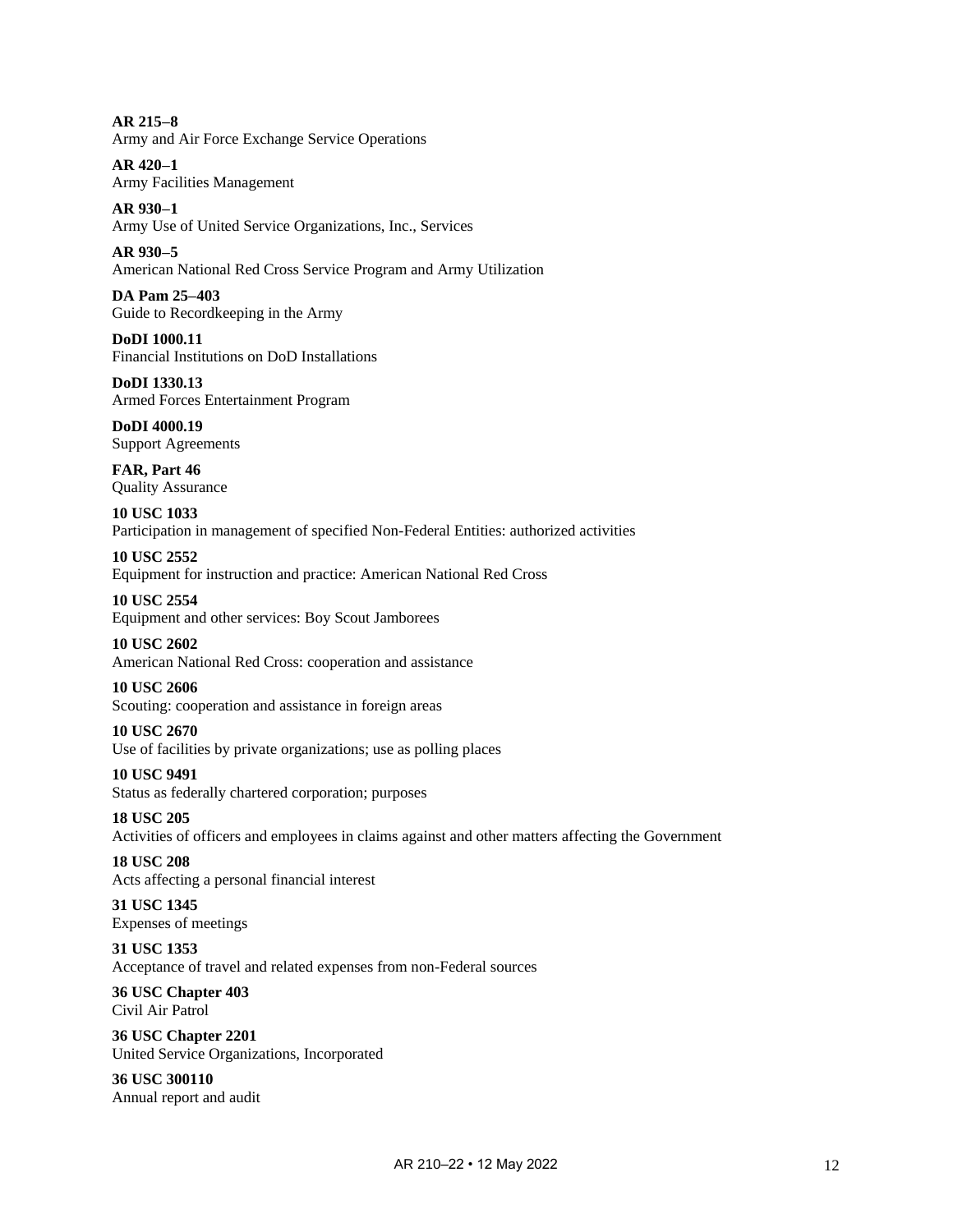# **Section III**

# **Prescribed Forms**

This section contains no entries.

# **Section IV**

# **Referenced Forms**

Unless otherwise indicated, DA forms are available on the Army Publishing Directorate website [\(https://armypubs.army.mil\)](https://armypubs.army.mil/).

**DA Form 11–2** Internal Control Evaluation Certification

**DA Form 2028** Recommended Changes to Publications and Forms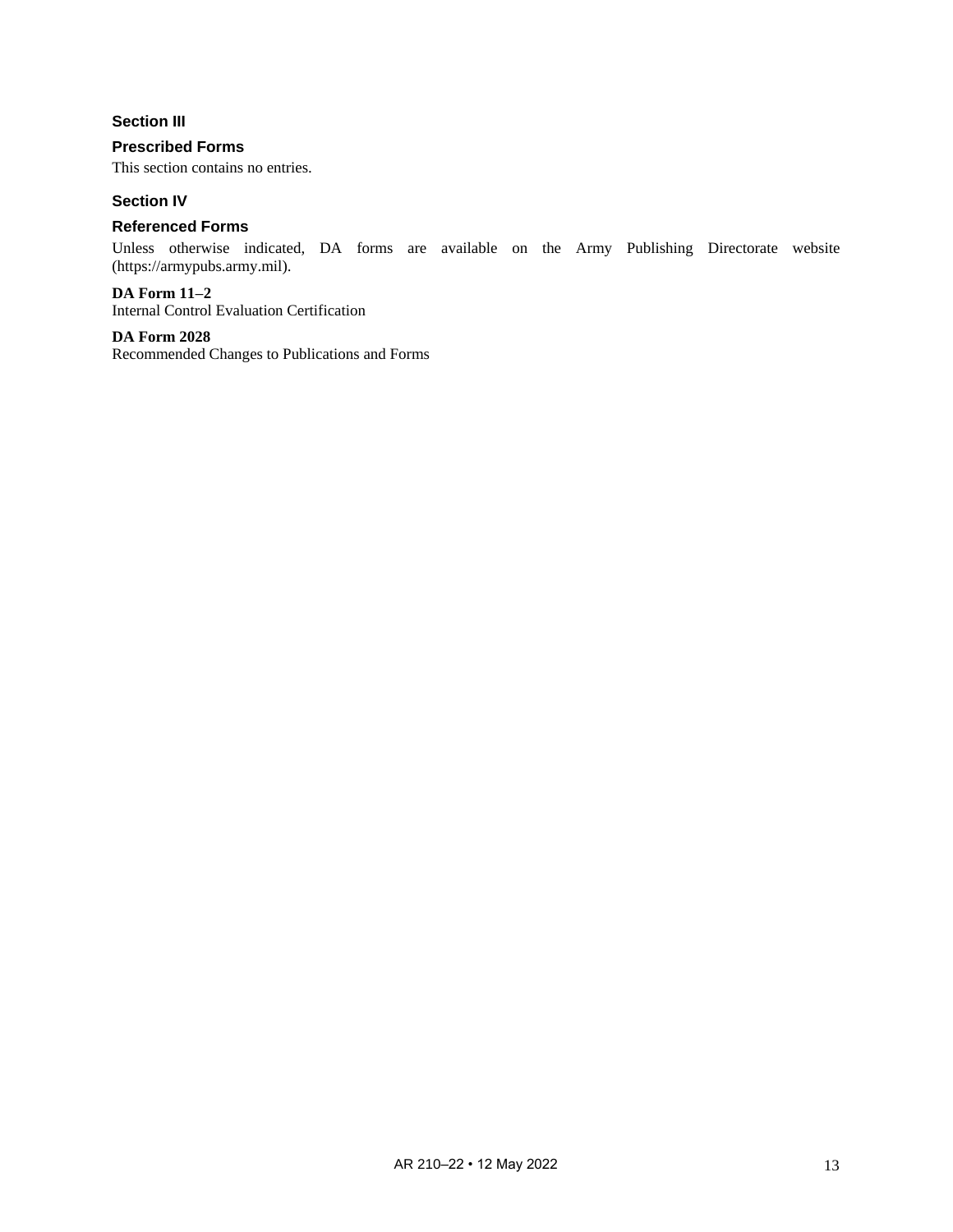# **Appendix B**

# <span id="page-17-0"></span>**Internal Control Evaluation**

#### **B–1. Function**

The functions covered by this evaluation include the operation of NAFIs on Army installations. They include key controls for obtaining permission to operate, and maintaining proper documents for oversight and good standing. This evaluation also covers restrictions on Army personnel, checking for inappropriate or questionable operation compliance with applicable laws and regulations regarding fundraising, use of Federal property, participation and membership by Federal employees and taking prudent actions to avoid situations injurious to Army interests.

#### **B–2. Purpose**

The purpose of this evaluation is to assist installations in evaluating the key management controls outlined below. It is not intended to cover all controls.

#### **B–3. Instructions**

Answers must be based on the actual testing of management controls (such as document analysis, direct observation, sampling, and simulation). Answers that indicate deficiencies must be explained and corrective actions indicated in supporting documentation. These key management controls must be formally evaluated at least once every 5 years. Certification that this evaluation has been conducted must be accomplished on DA Form 11–2.

#### **B–4. Test questions**

*a.* Do NFEs operating on the installation have permission to do so from the SC?

*b.* Does the command maintain documents needed for oversight and that are necessary to attest that NFE operations are in good standing?

*c.* Does the installation adhere to restrictions on the use of Army personnel, both military and civilian?

*d.* Are there instances that could be construed as Soldiers or DACs working for NFEs, as part of their official duty?

*e.* Are instances of inappropriate or questionable NFE activities, or government employee behavior, corrected when detected?

*f.* Does NFE use of government real estate conform to AR 405–80 requirements?

(1) Is there a license or lease agreement for property access granted to NFEs?

(2) Does the Army receive income due for private use of Federal property?

*g.* When NFEs conduct fundraisers and are given logistical support for activities, is there a process for approving fundraising and NFE support requests, including staff judge advocate reviews, to ensure compliance with the JER (DoD 5500.7–R)?

*h.* Do NFEs comply with audit and other oversight requirements?

*i.* Is there command and personnel compliance with rules governing Government employee participation in NFEs?

*j.* Do local ethics classes for Army personnel include discussions about proper relationships with NFEs?

*k.* Are there periodic inspections of NFE documentation maintained by the command to determine accuracy and compliance?

*l.* Are there periodic inspections to determine military and civilian personnel compliance with rules of ethics?

*m.* Is there comprehensive enforcement of recommendations resulting from internal controls evaluations, Inspector General inspections, and other related reports?

#### **B–5. Supersession**

Not applicable.

#### **B–6. Comments**

Help make this a better tool for evaluating internal controls. Submit comments to the DCS, G–9 (DAIN–ISS) 600 Army Pentagon, Washington, DC 20310–0600.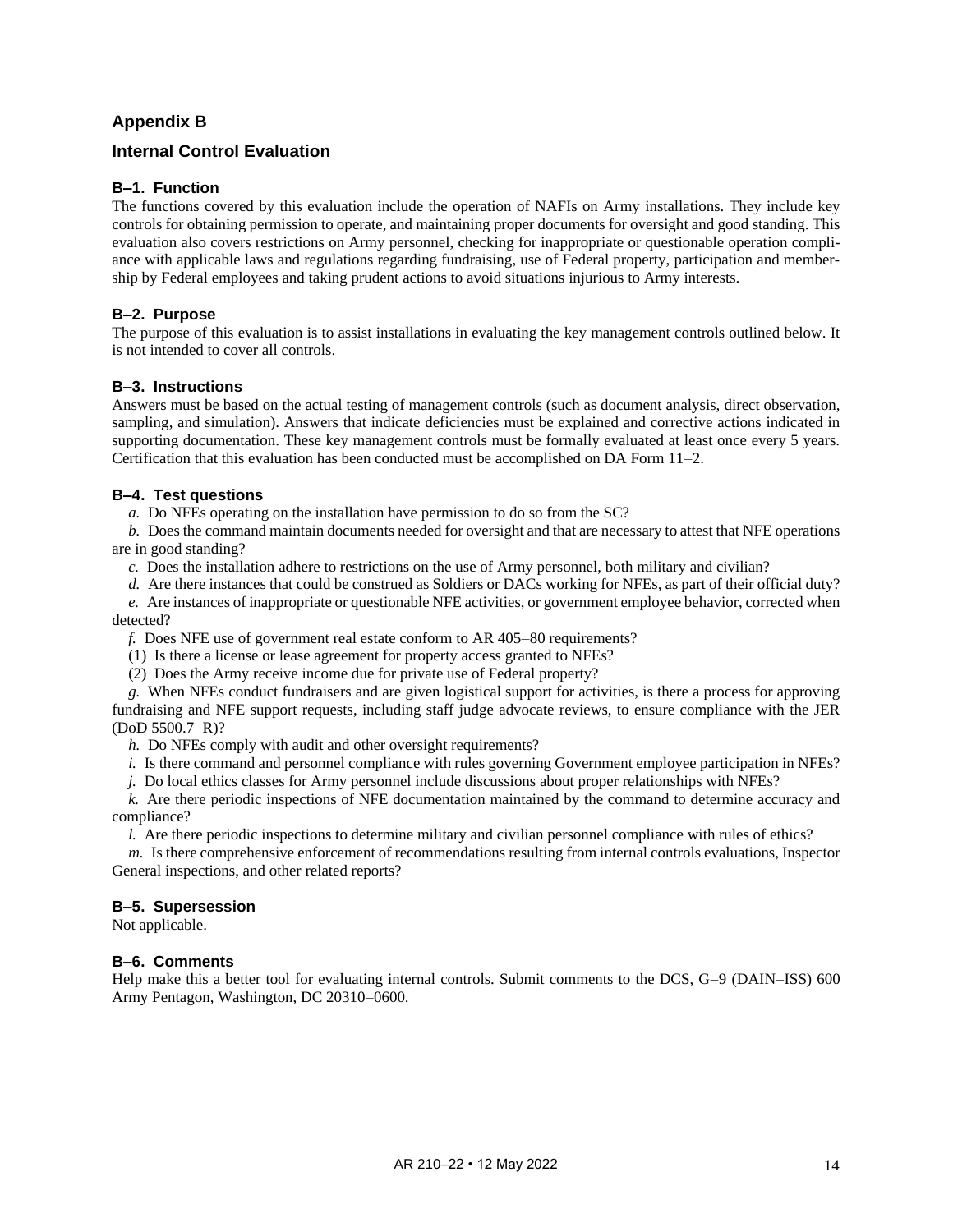#### <span id="page-18-0"></span>**Glossary**

**Section I**

# **Abbreviations**

**ACOM** Army command

**AMC** U.S. Army Materiel Command

**ANRC** American National Red Cross

**APF** appropriated funds

**ARIMS** Army Records Information Management System

**ASCC** Army service component command

**CFC** Combined Federal Campaign

**CG** commanding general

**DA** Department of the Army

**DAC** Department of the Army Civilian

**DCS** Deputy Chief of Staff

**DRU** direct reporting unit

**DVA** Department of Veterans Affairs

**EA** Executive Agent

**HBB** home-based business

**JER** Joint Ethics Regulation

**MOA** memorandum of agreement **MOU**

memorandum of understanding

**MSO** military service organization

**MWR** morale, welfare, and recreation

**NAF** nonappropriated funds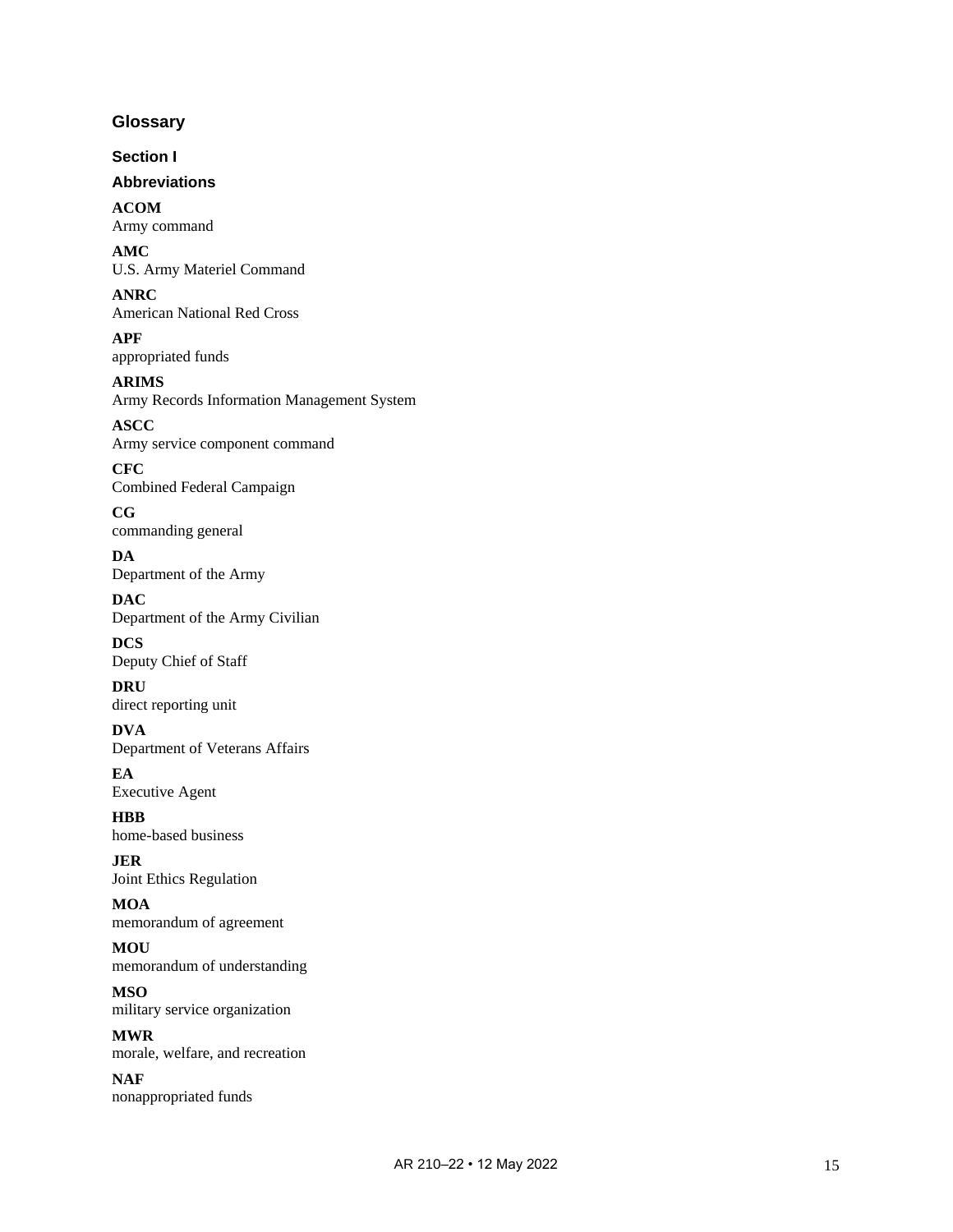#### **NAFI**

nonappropriated fund instrumentality

**NFE** Non-Federal Entity

# **RRS–A**

Records Retention Schedule–Army

# **SC**

senior commander

# **SECARMY**

Secretary of the Army

# **SVA**

Secretary of Veterans Affairs

**TDY**

temporary duty

**USO**

United Service Organizations, Inc.

**VA**

Department of Veterans Affairs

**VSO** veterans service organization

# **Section II**

#### **Terms**

#### **Army installation**

A location, facility, or activity assigned to, owned, leased, controlled, or occupied by DA.

#### **Audit**

An official examination, verification, and correction of account books that shows the financial status of a Non-Federal Entity.

#### **Double entry accounting system**

A system in which both elements of each transaction (debits and credits) are as follows:

- a. Recorded separately; and
- b. Recorded during the period of occurrence.

#### **Home–based businesses**

Non-Federal Entities that authorized residents own or operate to offer sales or services from within their residence on an Army installation.

#### **Investment club**

A membership organization that pools stated amounts of funds to invest in stock or other securities. Usually, group members pledge a regular amount to be paid into the club on a scheduled basis, such as monthly or annually. Some clubs have a committee that gathers information on securities, selects the most promising, and recommends that the club invest in them. Other clubs rotate the investigator responsibilities among all their members. Most require all members to vote for or against all investments, sales, exchanges, and other transactions.

#### **Nonappropriated fund instrumentality**

Acts in its own name to provide, or assist other DoD organizations in providing MWR and other programs for military personnel, their families, and authorized civilians. It is established and maintained individually or jointly by two or more DoD components. As a fiscal entity, it maintains custody of and control over its NAFs. It is also responsible for the exercise of reasonable care to administer, safeguard, preserve, and maintain prudently those APF resources made available to carry out its function. It contributes, with its NAFs, to the MWR programs of other authorized organizational entities, when so authorized. It is not incorporated under the laws of any State or the District of Columbia and enjoys the legal status of an instrumentality of the United States.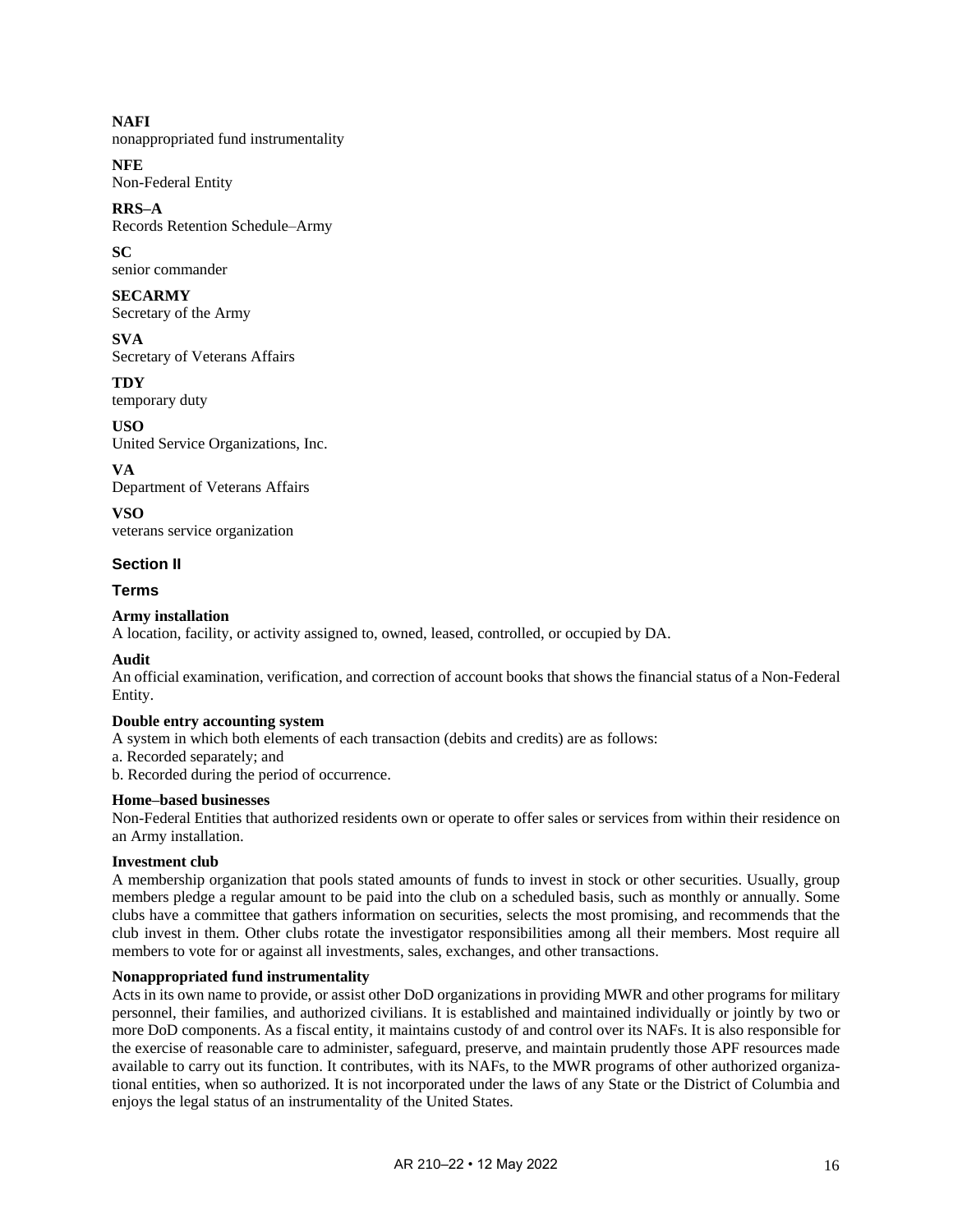#### **Nonappropriated funds**

Cash and other assets received by NAFIs from sources other than Congressional appropriations. NAFs are Government funds used for the collective benefit of those who generate them. These funds are separate and apart from funds that are recorded in the books of the Treasurer of the United States.

#### **Non–Federal Entity**

Self-sustaining organizations, incorporated or unincorporated, that are not an agency or instrumentality of the Federal Government.

#### **Private organization**

A self-sustaining NFE, incorporated or unincorporated, which is operated on Army and/or DoD installations with the written consent of the SC or higher authority, by individuals acting exclusively outside the scope of any official capacity as officers, employees, or agents of the Federal Government or its instrumentalities.

#### **Qualified auditor**

A public accountant or certified public accountant licensed by a State or other recognized licensing jurisdiction.

#### **Single entry accounting system**

A simple system of recording transactions on a cash basis. No inventories or accounts receivable or payable are kept (often called a combination journal system).

#### **Status of forces agreement**

International agreement that defines the status of forces while in the territory of the host country.

#### **Section III**

#### **Special Abbreviations and Terms**

This section contains no entities.